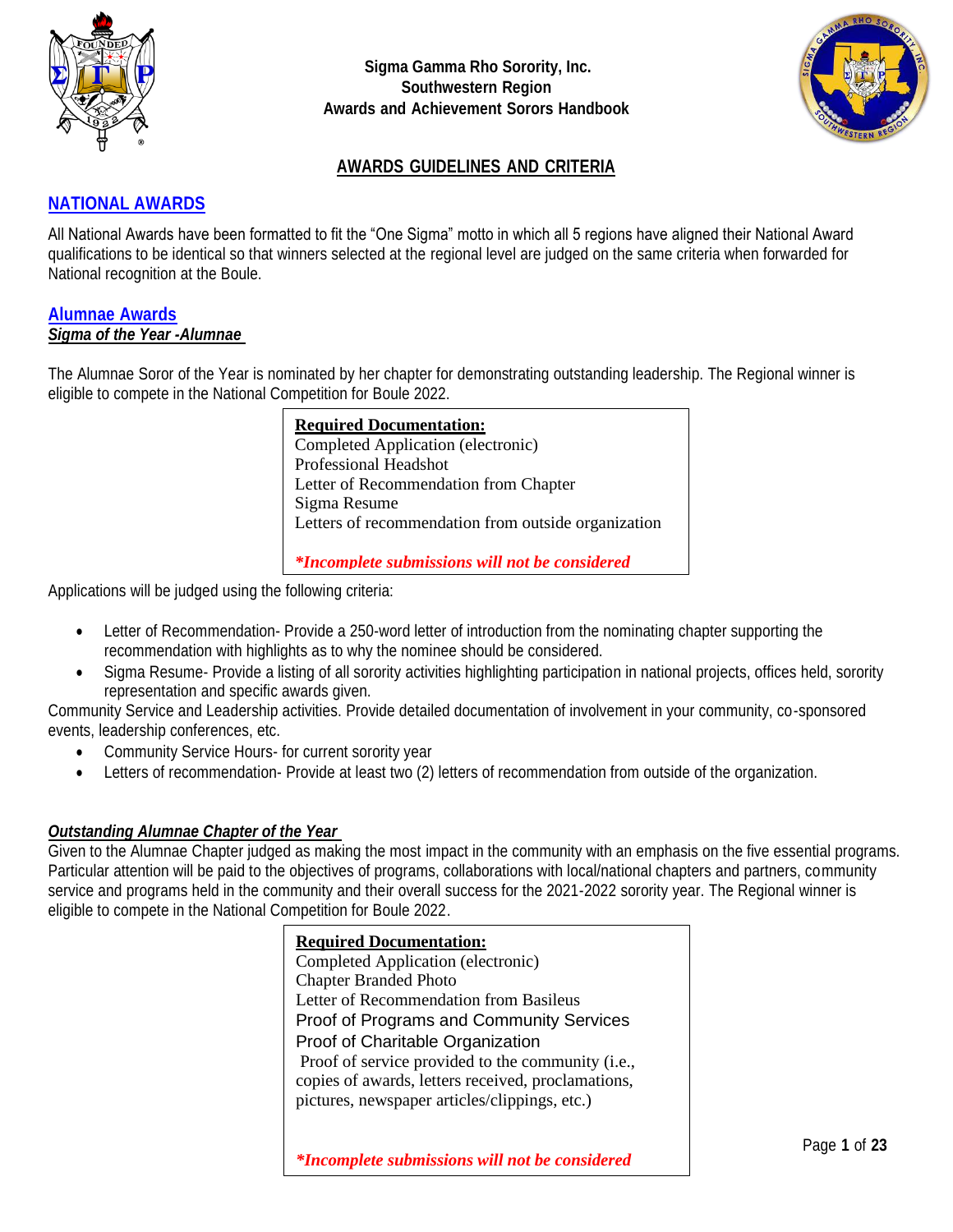



Applications will be judged using the following criteria:

- Chapter Growth (evidence of Retention, Recruitment and Reclamation)
- Community Involvement
- Chapter Relationship
- Scholarship Endeavors (did chapter raise the money themselves or did chapter get donations from outside entities, scholarship amounts given)
- Involvement with Undergraduates and/or Affiliates (if applicable)
- Quality and/or Frequency of sorority programs
- Youth Symposium, Founders' Day/Week programs and Sigma Commitment
- Branding efforts (chapter logo, website, Facebook, Instagram, Twitter, TikTok: provide handles)
- Collaborations (Greek Organizations, and outside organizations)
- Charitable Organizations supported
- 501c3 (provide name)
- Sister Share
- Community service hours
- Participation in the 5 Essential Programs

### *Dr. Rejesta V. Perry Project Reassurance Award*

Shall be given each year of the Boule to the Chapter Reporting the most successful Project Reassurance Program. The Regional winner is eligible to compete in the National Competition for Boule 2022.

#### **Required Documentation:**

Completed Application (electronic) Chapter Branded Photo Letter of Introduction Letters of recommendation

*\*Incomplete submissions will not be considered*

Applications will be judged using the following criteria:

- Introduction: Describe the health education effort displayed by the chapter and explain how your chapter partnered with the March of Dimes Birth Defects Foundation.
- Explain the steps used to successfully plan the Project Reassurance Program, e.g., objectives of the program, dates of the activities proposed, detailed description of program, goals of the chapter, etc.
- Explain how the chapter implemented a successful Project Reassurance Program.
- Provide material must be documented with the name of the chapter, dates, objectives, and activities.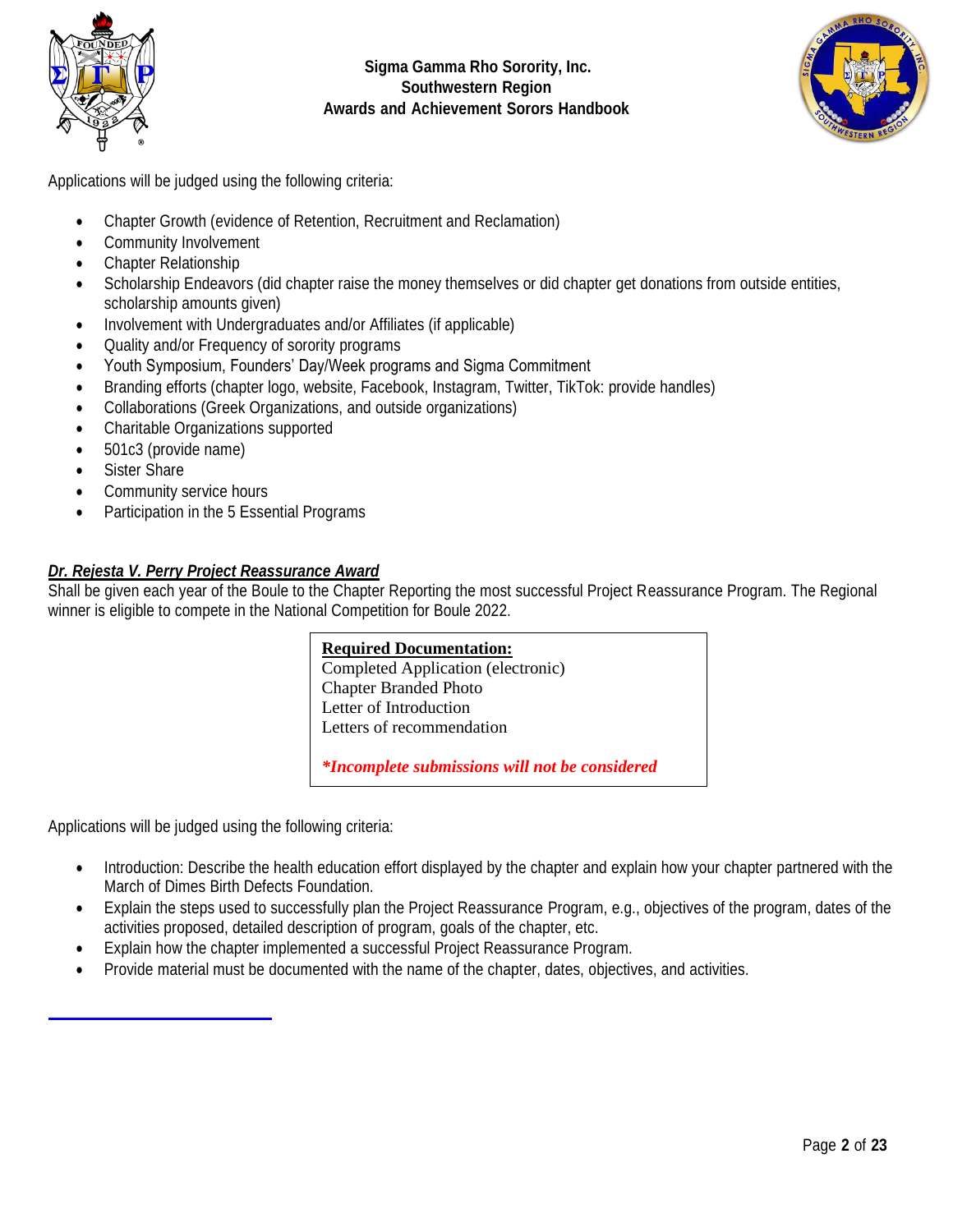



### **Undergraduate Awards**

### *Sigma of the Year (Undergraduate)*

Sigma of the Year (Undergraduate) is nominated by her undergraduate chapter and/or graduate chapter advisor, who holds a 3.0 cumulative GPA (3.75 on a 5.0 scale) and who is recognized for her demonstration of outstanding leadership. Has high standards of character and reputation. The soror chosen as Sigma of the Year will receive a paid registration and room accommodations to the ALFV Association of Fraternal Leadership and Values/Black Leadership Conference. The Regional winner is eligible to compete in the National Competition for Boule 2022.

| <b>Required Documentation:</b>     |
|------------------------------------|
| Completed Application (electronic) |
| Professional Headshot              |
| Letter of Introduction             |
| Sigma Resume                       |
| Letters of recommendation          |
|                                    |

*\*Incomplete submissions will not be considered*

Applications will be judged using the following criteria:

- Letter of Introduction-Provide letter of introduction to the nominated member from the nominating chapter supporting the recommendation with highlights as to why the nominee should be considered. A recent professional electronic photograph of the nominee is required.
- Letters of recommendation- Provide (2) letters of recommendations: (1) from outside of the organization on the recommender's professional letterhead and (1) from either the Undergraduate Advisor or an Alumnae Soror in the advising chapter.
- Sigma Resume- Provide a listing of all sorority activities highlighting participation in national projects, offices held, sorority representation at campus events and collaboration with other campus organizations/agencies/ clubs, local programming, membership initiatives that address R3 and participation/ support of region wide initiatives and any specific awards earned in the 2021-2022 sorority year.
- School/Community Activities- Provide detailed documentation of your involvement on your campus, any specific awards earned, extracurricular activities co-sponsored events, leadership conferences, community service, local programming, membership initiatives that address R3 and participation/support of region wide initiative.
- Transcript of GPA Documentation- Provide a copy of an unofficial transcript demonstrating scholastic achievement.
- Proof of Additional organizational participation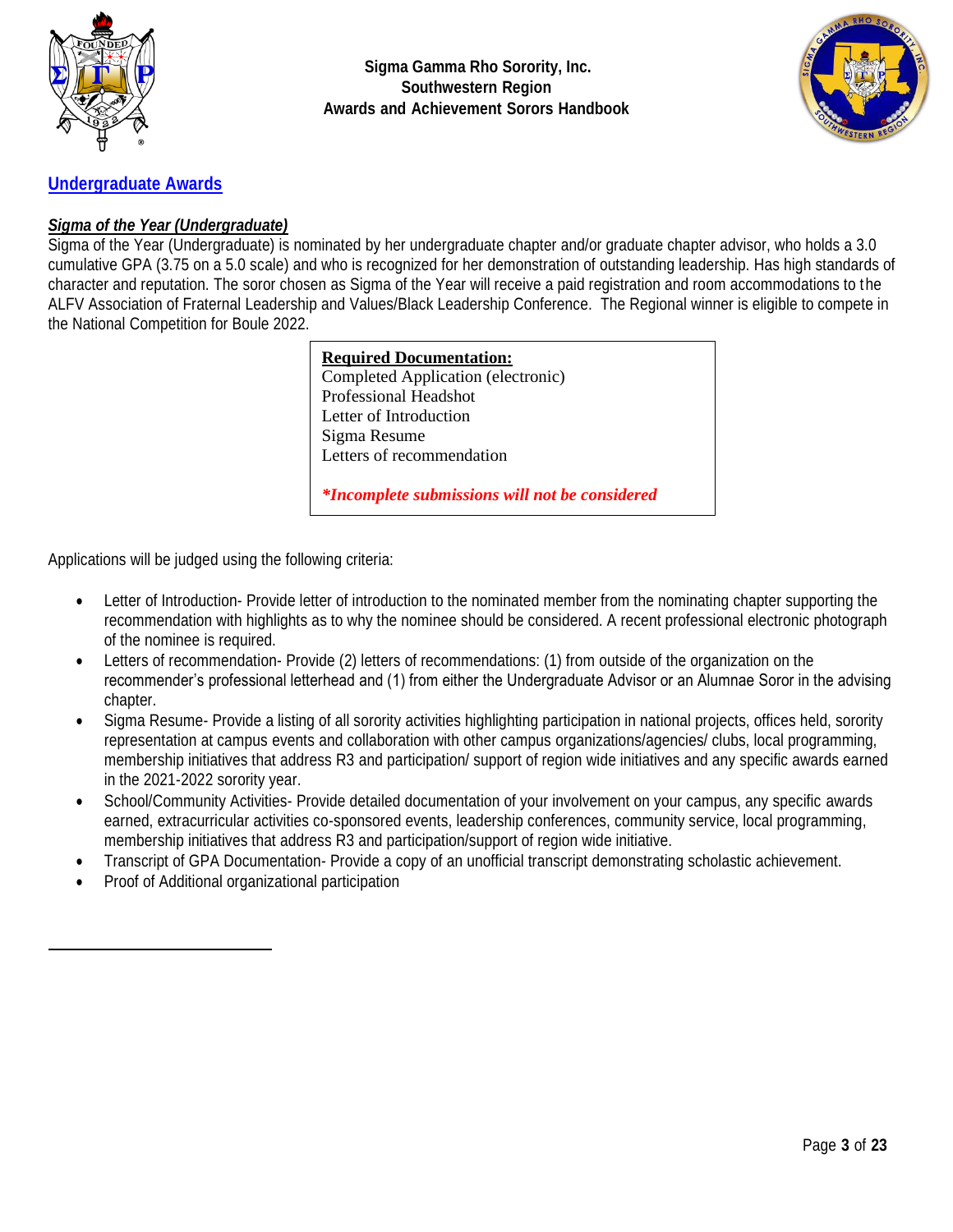



#### *Undergraduate Chapter of the Year*

Given to the Undergraduate Chapter judged as making the most impact in the community with an emphasis on the five essential programs. Particular attention will be paid to the objectives of programs, collaborations with local/national chapters and partners, community service and programs held in the community and their overall success for the 2021-2022 sorority year. The Regional winner is eligible to compete in the National Competition for Boule 2022.

#### **Required Documentation:**

Completed Application (electronic) Chapter Branded Photo Letter of Recommendation from Basileus Proof of Programs and Community Services Proof of Charitable Organization Proof of service provided to the community (i.e., copies of awards, letters received, proclamations, pictures, newspaper articles/clippings, etc.) Chapter GPA documentation

*\*Incomplete submissions will not be considered*

Applications will be judged using the following criteria:

- Chapter Growth (evidence of Retention, Recruitment and Reclamation)
- Community Involvement
- Chapter Relationship
- Quality and/or Frequency of sorority programs
- Youth Symposium, Founders' Day/Week programs and Sigma Commitment
- Branding efforts (chapter logo, website, Facebook, Instagram, Twitter, TikTok: provide handles)
- Collaborations (Greek Organizations, and outside organizations)
- Charitable Organizations supported
- Community service hours
- Participation in the 5 Essential Programs

#### *Undergraduate Advisor of the Year*

The graduate chapter advisor nominated by her undergraduate chapter (s) as a result of consummate leadership, patience, a positive attitude, willingness to listen, and outstanding service as a role model and mentor to her undergraduates. The soror chosen as Undergraduate Advisor of the year will receive paid registration and room accommodations to the AFLV Association of Fraternal Leadership and Values/ Black Leadership conference. (To be determined based on in person meetings and approval from Syntaktes). The Regional winner is eligible to compete in the National Competition for Boule 2022.

> **Required Documentation:** Completed Application (electronic) Professional Headshot Letter of Introduction (by UG Chapter) Sigma Resume Advisor Statement

*\*Incomplete submissions will not be considered*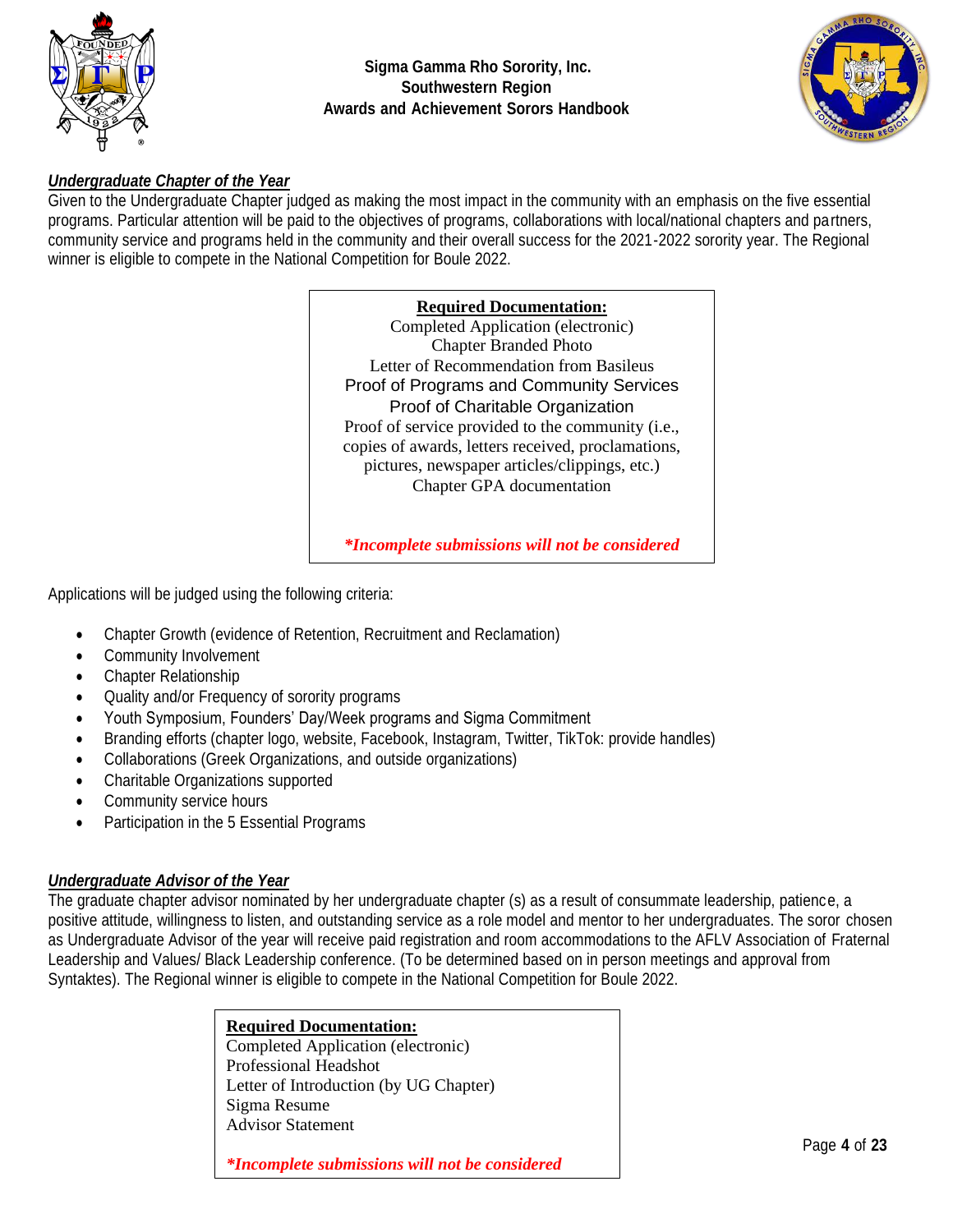



Applications will also be judged using the following criteria:

Has the nominee displayed the following qualities?

- Consistent attendance at chapter meetings and events
- Regional Conference attendance
- Boule attendance
- Area Meeting attendance
- Display development and leadership skills
- Honest and impartial in chapter dealings
- Able and willing to inspire others
- Effective communication
- Provide training and assistance (TORCH, Workshops etc.)
- **Mentorship**
- Evidence of a supportive and amicable relationship between advisor and undergraduate advise
- Activities supervised as an advisor

#### *Sigma Torch Award*

Award acknowledges the undergraduate chapters with 11+ member -based inductions completed through March 27, 2022. Rosters will be verified by the Region UCC prior to the conference. Considerations will be given to undergraduate chapters who participate in the mass induction at the regional conference. The last 3 official reporting forms must accompany the application. The Regional winner with the highest chapter inductions is eligible to compete in the National Competition.

#### **Required Documentation:**

Completed Application (electronic) Chapter Branded Photo Proof of increased membership

*\*Incomplete submissions will not be considered*

Applications will also be judged using the following criteria:

- Total number of Active/Financial Members for 2020-2021
- Total number of Active/Financial Members for 2021-2022
- Total number of returning members for 2021-2022
- Total number of Initiated members for 2020-2022 (see below)
- Number of TORCH Process
- Number of transferred members
- Total number in Chapter as of March 27, 2022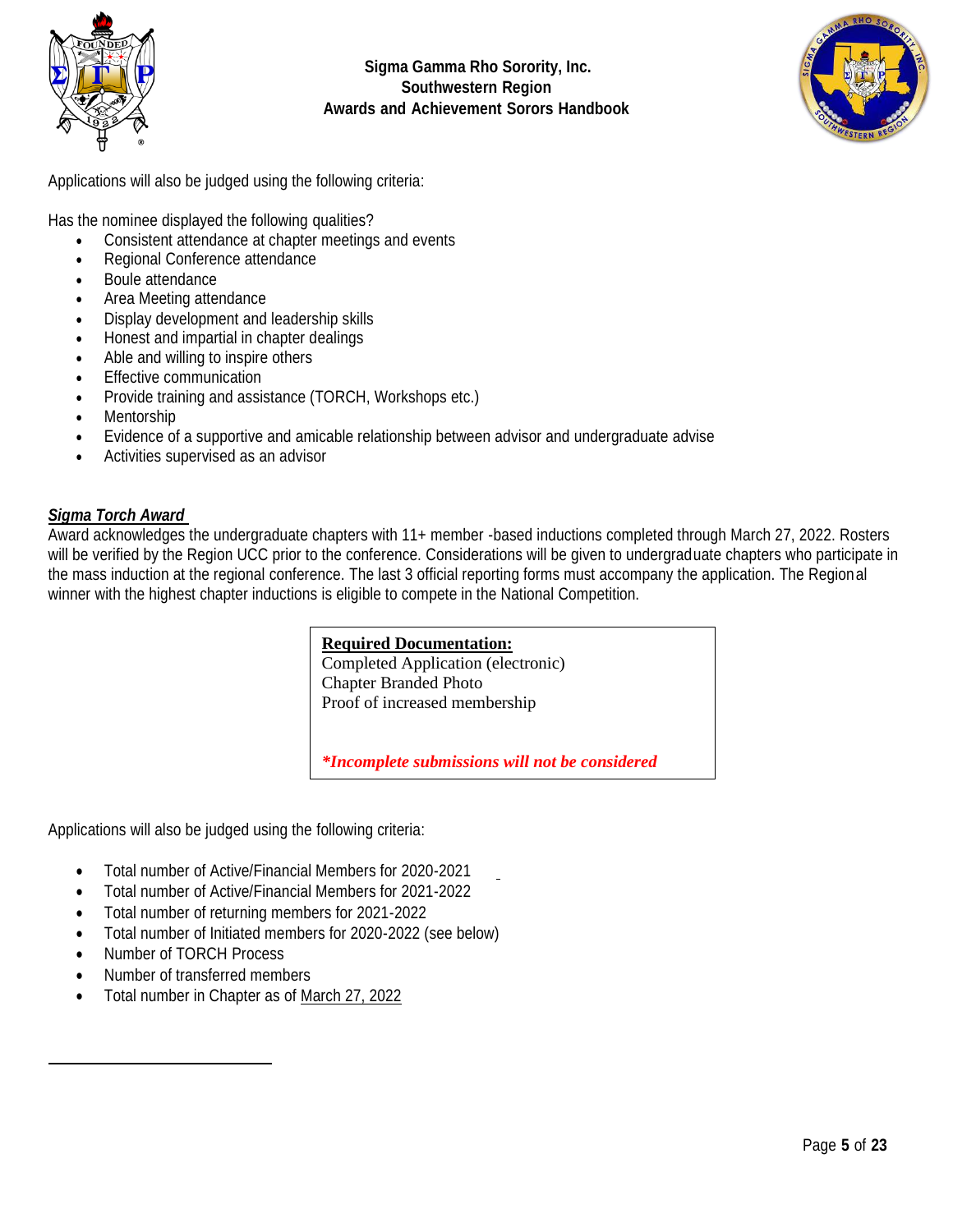



### *Annie Neville Talent Competition*

**Are you gifted in the arts? Think you should rep our region at the Centennial Boule?**

Well... we are looking to showcase talented sorors throughout our region.

If that's you, submit a video to enter the **Annie W. Neville Talent Competition**.

The winner of this year's Talent Competition will join Soros representing from each region at the **Centennial Boule** and compete for CASH **PRIZES**!

### **But that's not it!**

If you are selected to represent the Southwestern Region at the Centennial Annie Neville Talent Competition, we're covering the **cost of transportation** to get you there.

### **Here's how to enter...**

### **PERFORMANCE CRITERIA**

Performances will be evaluated based on cumulative average points based on the execution of skill and the quality of the performance in one of following performing or visual arts categories:

### **Performing Arts:**

- 1. Dance
- 2. Dramatics

3. Musical [Instrumental Classical, Instrumental Contemporary, Vocal Classical, Vocal Contemporary, or Oratory]

### **Visual Arts:**

- 1. Drawing
- 2. Filming and Video
- 3. Painting
- 4. Photography
- 5. Sculpture

### **PARTICIPATION REQUIREMENTS**

- 1. Only one participant may be submitted per chapter.
- 2. Participating members must:
	- o be an undergraduate member of the chapter she is performing with and in good standing (academically and financially) on all levels for 2021-2022 Sorority Year
	- $\circ$  be free from any disciplinary action. Suspended or expelled members are not allowed to
- 3. Each participant will be allotted a total of **3 minutes** for the competition. The time begins when audio or video begins. Any performance lasting over the allotted time will result in a five-point reduction from each of the judges' score sheet.
- 4. The show must adhere to the **Sorority's Performance Policy.**
- 5. Once all participants have been confirmed, the order of appearance will be determined randomly by drawing numbers on the day of the competition. Slots cannot be swapped after the drawing.
- 6. Failure to adhere to any of these rules will result in automatic disqualification and forfeiture of any prizes.

#### **PRIZES**

- 1. Prizes will be awarded as followed:
	- $\circ$  1<sup>st</sup> Place Trophy, \$100 Performance Stipend & cost of transportation to attend the Centennial Boule
	- o 2<sup>nd</sup> Place Plaque
	- o Each participant shall receive a certificate of participation.

### **Submission Deadline: 11:59 PM CST Sunday, March 6, 2022**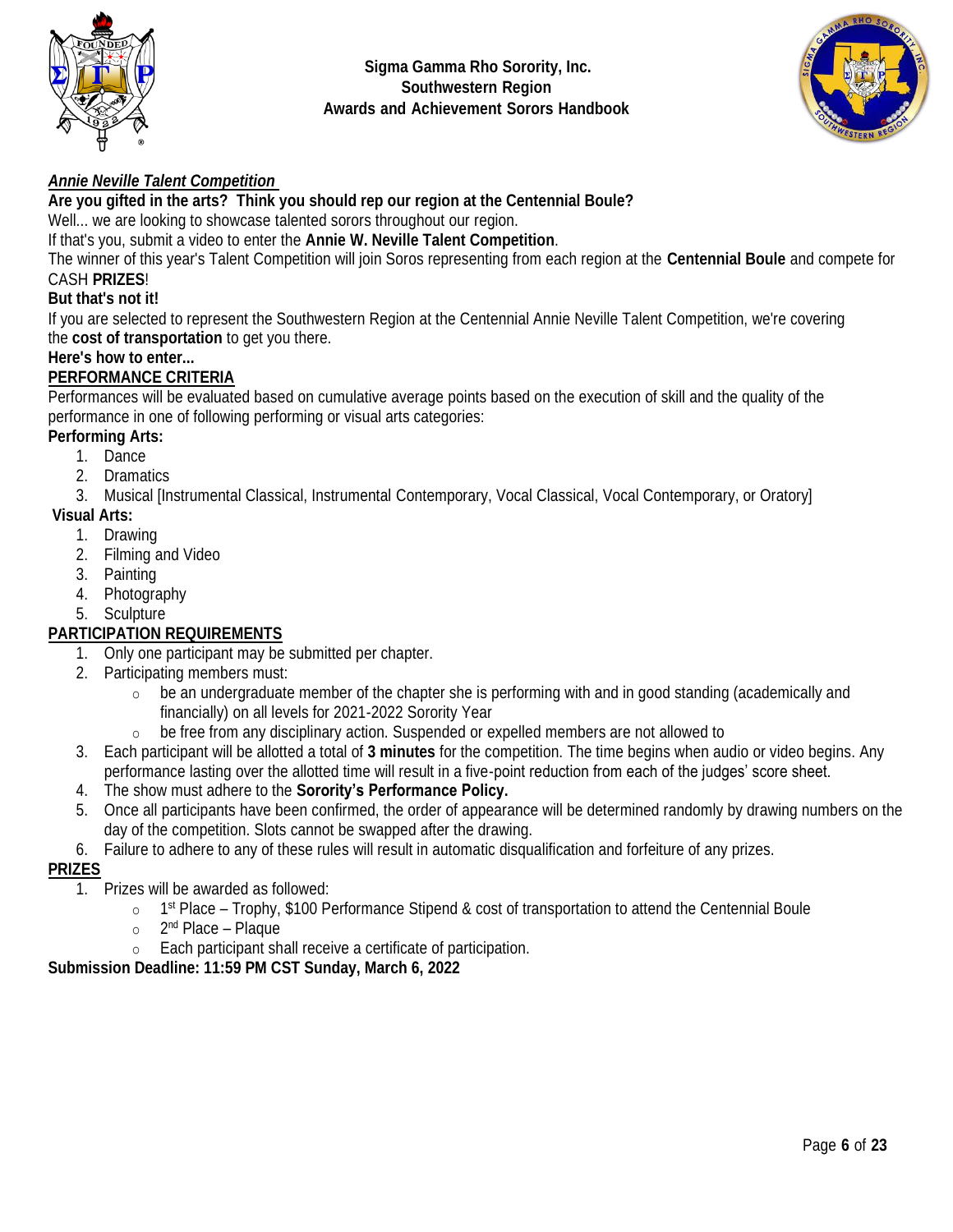



### *Undergraduate Step Show*

Undergraduate sorors who are interested in competing in the Step show during the Southeastern Region Conference must submit a request via the link below. The winner shall represent the region in the national competition with financial support from the region.

### Please upload your video of your talent to:

#### *Label: Chapter, University/College, Step show*

#### **Can your chapter step? Think you should rep our region at the Centennial Boule?**

Well... we are looking for the **best step team in the** region.

If you think that's your chapter, submit a video to enter the **Rhoyal Fantastic Voyage Step Show Competition**.

The winning team will join teams from each region at the **Centennial Boule** and compete for CASH **PRIZES**! That's right, we're doing it BIG for Centennial, awarding **\$11,000 to the top 3 step teams** in the Sisterhood at the Centennial Step Show.

### **But that's not it!**

If your chapter is selected to representing the Southwestern Region, we're covering the **cost of transportation** to get you there AND awarding you a **\$500** grant to help pay for your costumes.

### **Here's how to enter...**

### **THEME**

The theme of the **2021-2022 Southwestern Region Step Show** is **Rhoyal Fantastic Voyage** which represents a musical journey. Team may choose any era from the 1920's to the 2020's and integrate the dress and music of the chosen decade.

### **PERFORMANCE CRITERIA**

Performances will be evaluated based on cumulative average points in the following categories (100 pts):

- Appearance 15 Points
- Originality 20 Points
- Complexity 20 Points
- Showmanship 20 Points
- Execution 15 Points
- Theme 10 Points

### **PARTICIPATION & STEP TEAM REQUIREMENTS**

- 1. Step teams shall consist of a minimum of five (5) people and a maximum of 15 people. Members of a team can be from one chapter or multiple chapters provided the chapters are a part of the Southwestern Region.
- 2. Participating members must:
	- $\circ$  be an undergraduate member of the chapter she is performing with and in good standing (academically and financially) on all levels for 2021-2022 Sorority Year
	- $\circ$  be free from any disciplinary action. Suspended or expelled members are not allowed to
- 3. Each step team will be allotted a total of **10 minutes** for the competition. Videos must be a minimum of 7 minutes and a maximum of 10 minutes. The time begins when the first person enters the stage or when audio or video intros The time ends when the last person exits the stage. Any performance lasting over the allotted time will result in a five-point reduction from each of the judges' score sheet.
- 4. The show must adhere to the **Sorority's Performance Policy**
- 5. Performance attire must be in sorority colors and is the responsibility of the undergraduate chapter unless assisted by the sponsoring graduate chapter. Attire for participating teams must be uniform, but do not have to be extravagant or expensive.
- 6. Once all performing groups have been confirmed, the order of appearance will be determined randomly by drawing numbers on the day of the Performance slots cannot be swapped after the drawing.
- 7. Participants shall be financially responsible for any property damages resulting from acts of violence and automatically disqualified and may be subject to criminal
- 8. Failure to adhere to any of these rules will result in automatic disqualification and forfeiture of any prizes.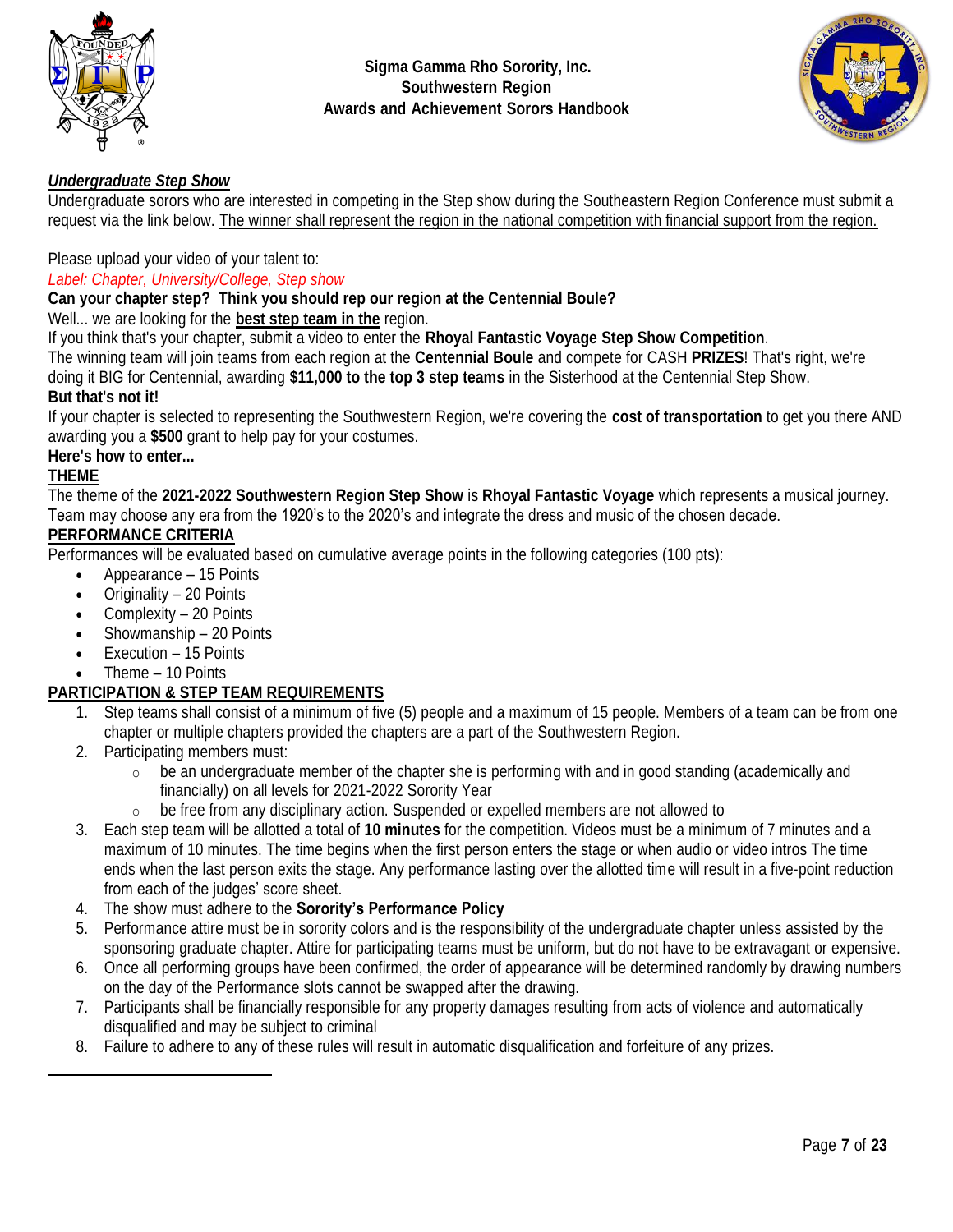



1. Prizes will be awarded as followed:

- $\circ$  1<sup>st</sup> Place Trophy, \$500 Performance Stipend & cost of transportation to attend the Centennial Boule
- o 2<sup>nd</sup> Place Trophy, \$250
- o 3 rd Place Plaque, \$100

**Submission Deadline: 11:59 PM CST Sunday, March 6, 2022**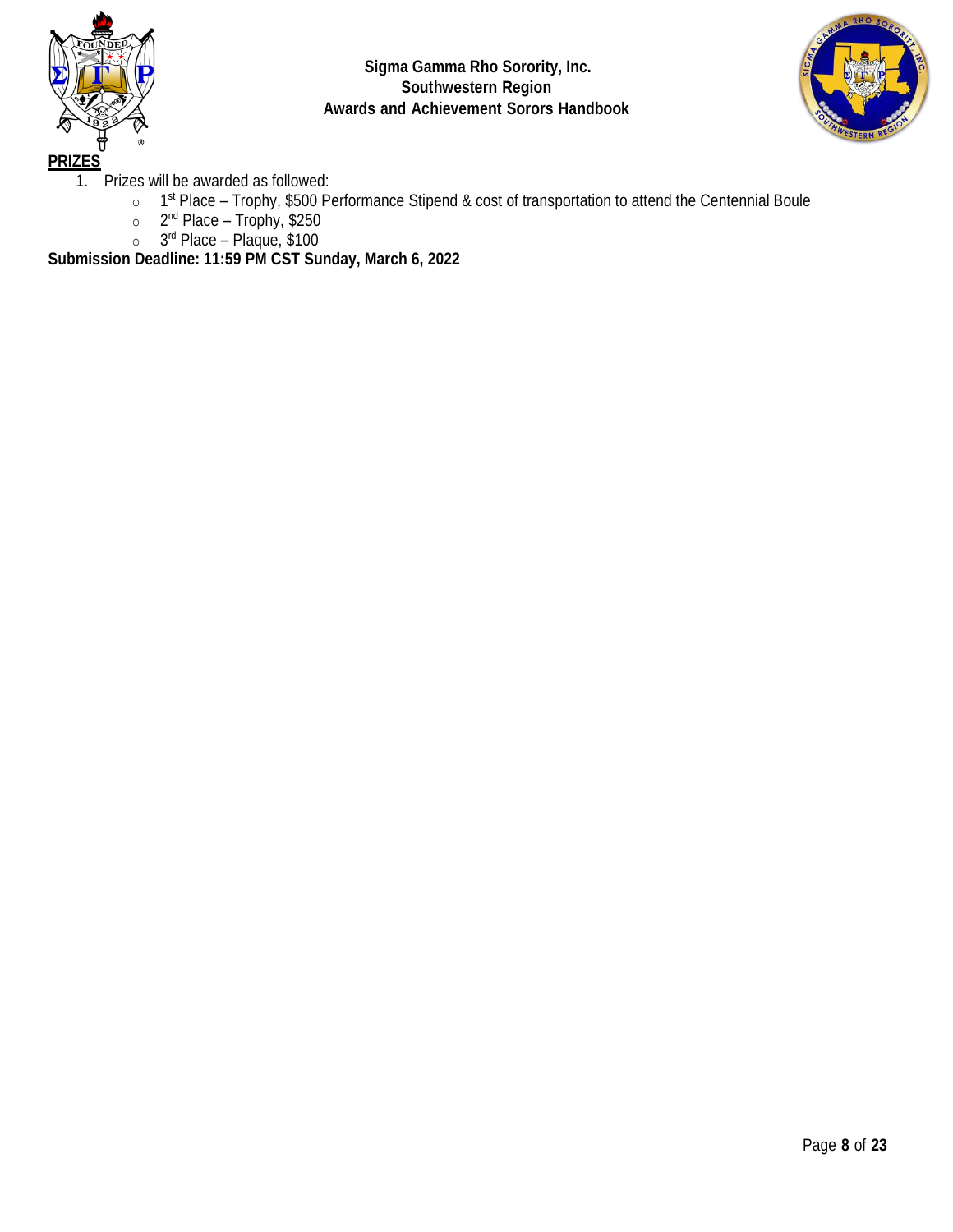



### **Alumnae and Undergraduate**

#### *Hattie Redford Award (Scrapbook/Display) Boule 2022*

Scrapbooks and/or displays are to highlight the chapter's activities during the current chapter year. During a Boule year, the material must cover the time period from the previous Boule to the upcoming Boule. The Region Scrapbook winner will be judged on their scrapbook during the Regional conference. The Region winner will be judged on their scrapbook & display at the Boule. The Region Scrapbook winner will receive an email and application to submit to the Regional awards chairperson by the deadline established by the region. Your application will serve as your reservation for display space.

## PROTOCOL FOR ALUMNAE AND UNDERGRADUATE CHAPTER SCRAPBOOKS

- The scrapbook **must**:
	- Be in Sorority/Affiliate Colors
	- Contain chapter name and location either on cover or on inside of cover
	- Be neat in appearance and clean
	- Include a Table of Contents
	- Contain a description of activities
	- Contain chapter activities and events organized chronologically or by type, i.e., National Programs, Founders Day, etc., ranging from the regional conference of the last sorority year to activities ending for the chapter in March of the current sorority year
	- Essential National Programs and Local Chapter Programs will be judged on its presentation, execution, and involvement of community partners and in the community.
	- Scrapbooks and exhibits must incorporate the current national theme:

"Inspired by Sisterhood, Ignited by Service."

#### CHAPTER REPORT

A chapter report **MUST** be submitted with the scrapbook and/or display. The chapter report must reflect the scrapbook content and MUST be displayed with the exhibit and scrapbook at the time of judging. Failure to include a copy of the chapter report will result in elimination of award consideration.

PROTOCOL FOR CHAPTER DISPLAYS (Regional winner only @ Boule)

- The exhibit must utilize the sorority colors.
- Pictures of chapter activities should be easily identifiable by names and dates.
- Printed programs of chapter activities/events should contain the date.
- Documentation from organizations outside of Sigma Gamma Rho Sorority should appear on that organization's letterhead.
- Use of sorority and chapter specific items are allowed.

CHAPTER EXHIBITS WILL BE ELIMINATED FROM AWARD CONSIDERATION IF THEY INCLUDE ANY OF THE FOLLOWING:

- Any official sorority book in its entirety
- Materials classified for official business
- Photos of events classified for official business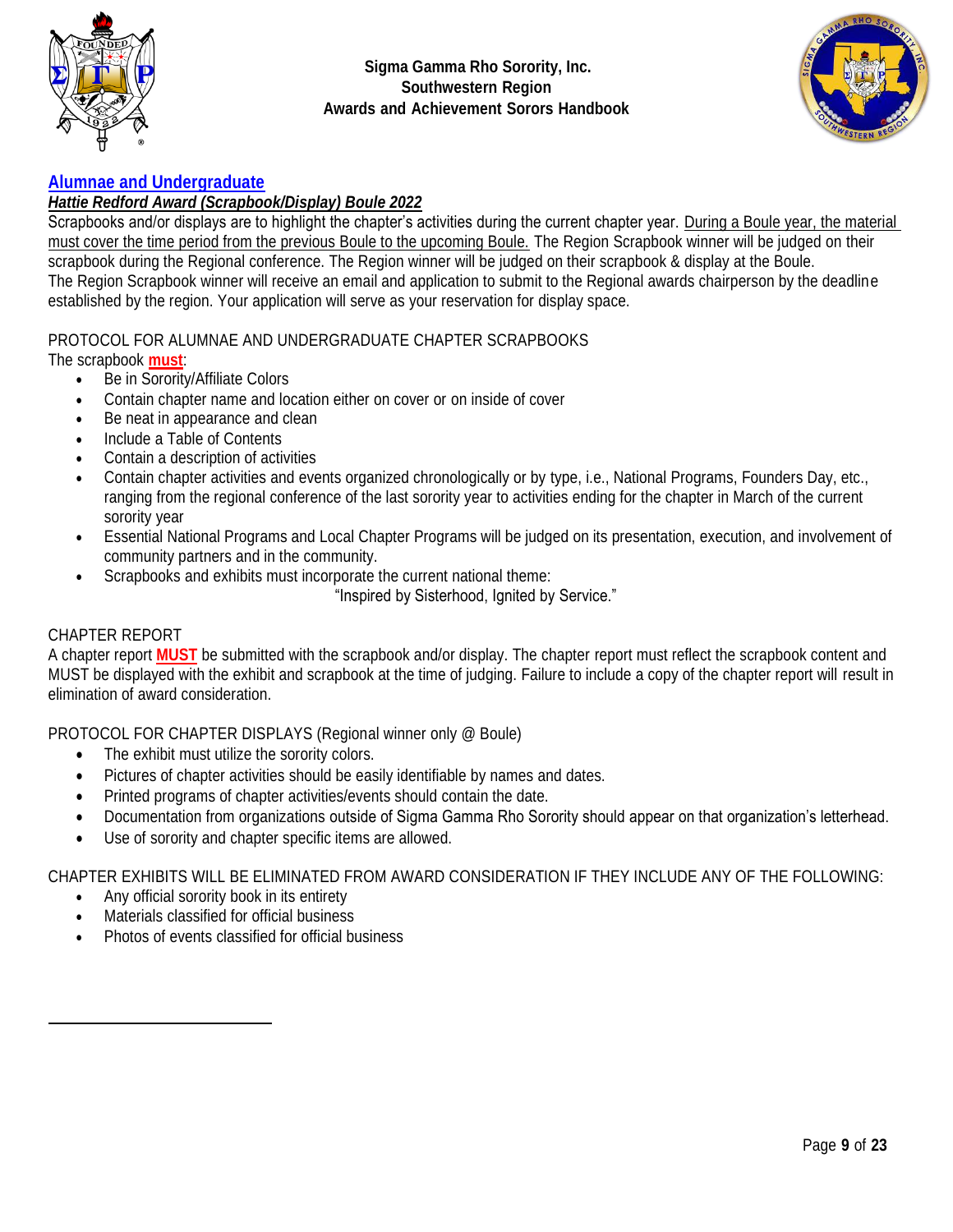



### **ALUMNAE, UNDERGRADUATE, PHILO AND RHOER**

#### *Award of Achievement*

Shall be given to

- a. Any undergraduate soror who has received honors from her college/university, or who has given outstanding services to the institution and the Sorority.
- b. Any soror (undergraduate or alumna) who has given meritorious service to the Sorority or who has been publicly recognized for outstanding achievement in other areas of service.
- c. Any member of Sigma Gamma Rho affiliates who has been publicly recognized for outstanding achievement in academic or community service.
- Letter of recommendation from Chapter Basileus, Affiliate President or Rhoer Advisor
- Proof of recognition- Documentation may include but not limited to articles, letter from organization, pictures, certificate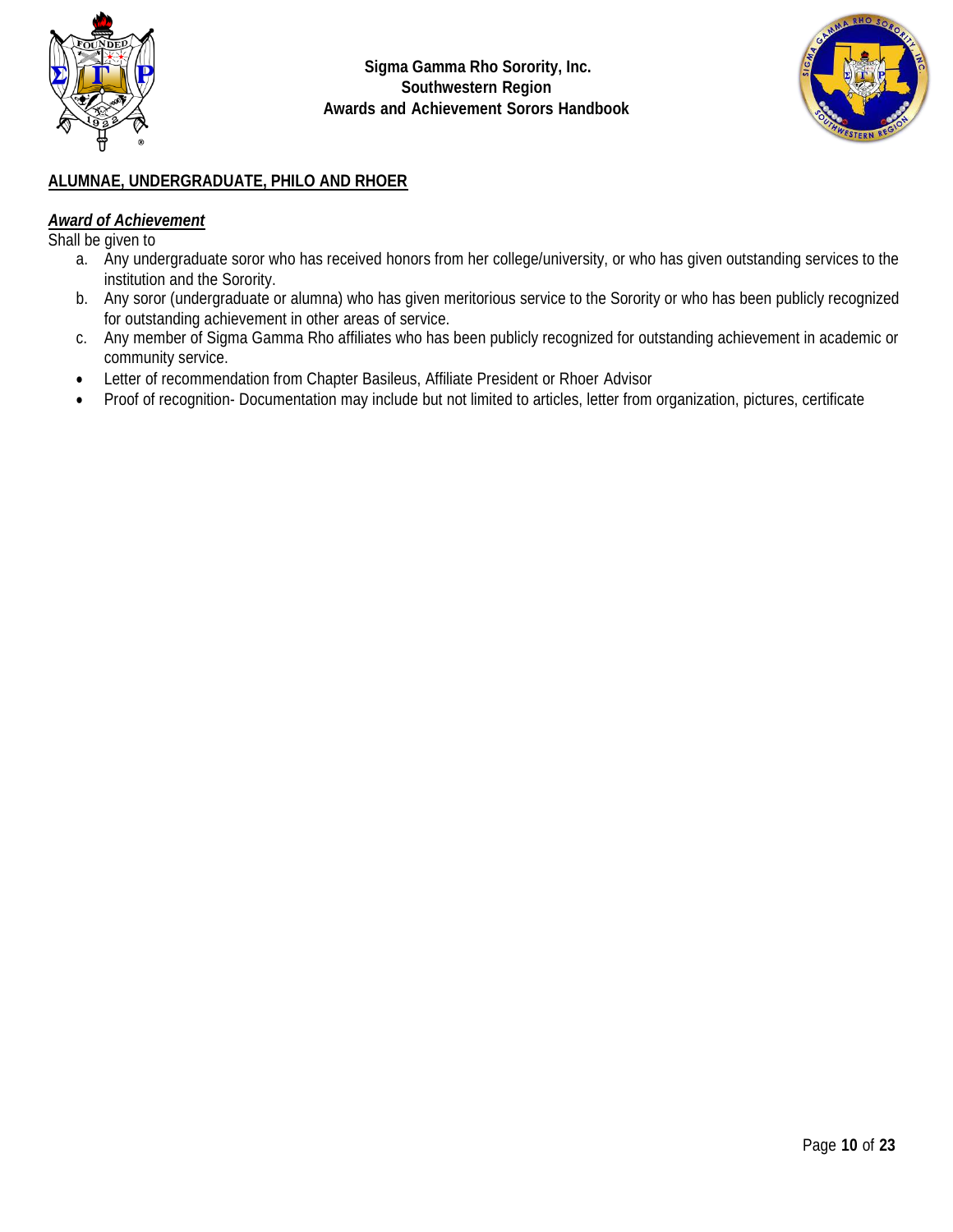



### **Alumnae Chapter of the Year**

Criteria: Selected by the Southwestern Region Syntaktes. Elements considered are as follows:

- Chapter displays evidence of community service involvement
- Chapter displays evidence of membership increase from previous sorority year by minimum of 4 or more sorors
- Chapter displays evidence of outstanding programming
- Chapter with active Philo Affiliate
- Chapter with active Rhoer Club
- Chapter responds to regional and national requests in a timely manner
- Chapter Report

#### Award: Plaque

#### **Undergraduate Chapter of the Year**

Criteria: Selected by the Southwestern Region Undergraduate Chapter Coordinator. Elements considered are as follows:

- Chapter responds to regional and national requests in a timely manner
- Chapter displays evidence of community service involvement
- **EXECO Applementary Exercice of membership increase from previous sorority year**
- Chapter displays evidence of outstanding programming
- Chapter displays evidence of campus involvement
- Overall Chapter G.P.A. (Grade Report, **electronic unofficial transcripts uploaded to the application**)
- Recommendation from Chapter Advisor
- Chapter Report

#### Award: Plaque

#### **Undergraduate Advisor of the Year**

- Criteria: The Alumnae Chapter should submit a letter of recommendation with the application by the deadline. A letter from the undergraduate chapter is also required. Selection will be based on both letters and review from the Undergraduate Chapter Coordinator.
- Award: Plaque

#### **Undergraduate Outstanding Activities Award**

Criteria: Given to a graduating Soror who has made the most outstanding record in school and sorority activities during her undergraduate career. **Applicant must submit a digital scrapbook or written report outlining activities since last regional conference.**

Award: Plaque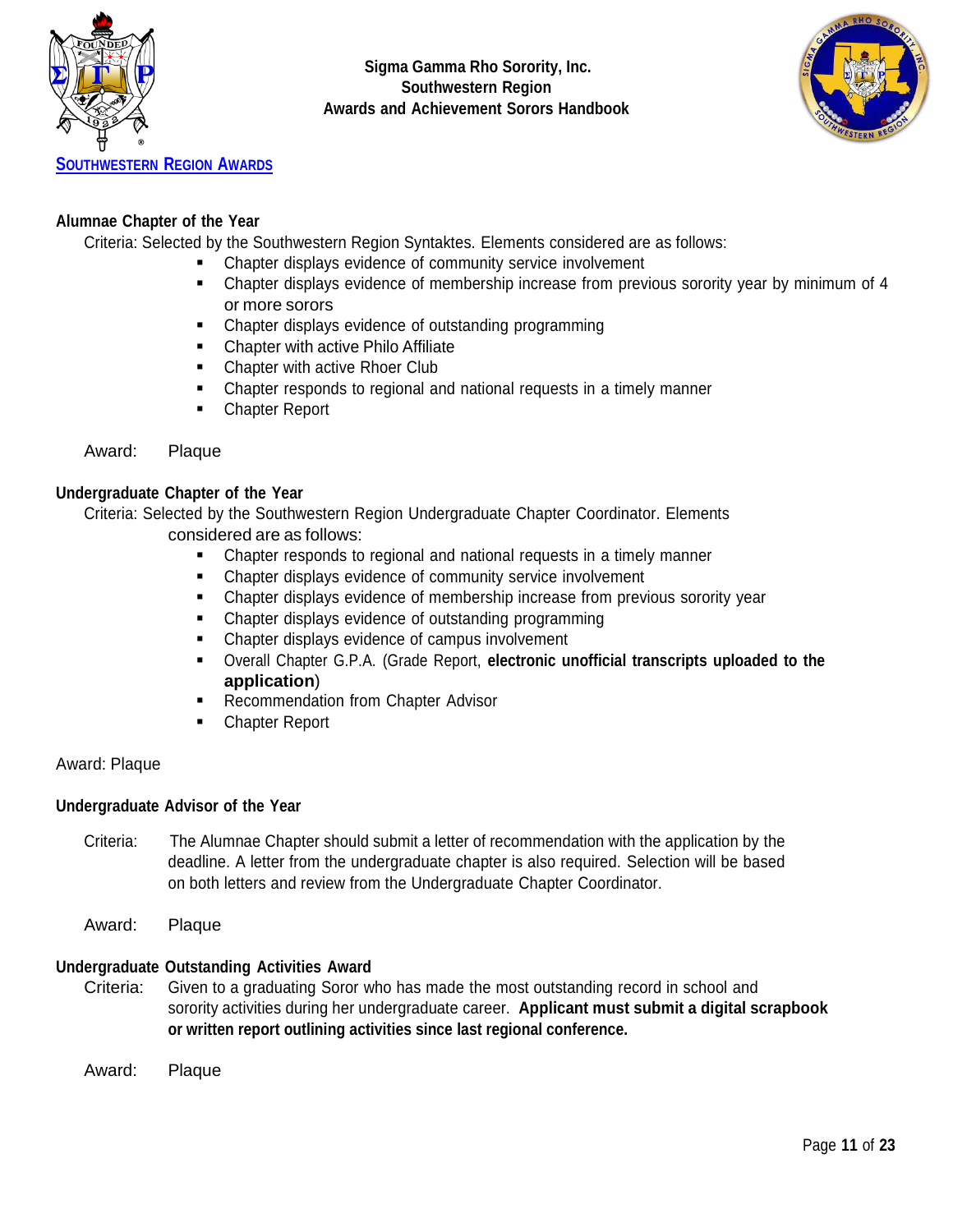



### **Undergraduate Outstanding Scholarship Award**

Criteria: Given to a soror completing her freshman, sophomore, or junior year and has the highest scholastic record of other competing sorors throughout the region. An official transcript is necessary.

Award: Plaque

#### **Undergraduate Outstanding Graduating Senior**

- Criteria: A graduating Soror who has the most outstanding academic record and highest GPA of those competing; must be a 3.5 or above.
- Award: Plaque

#### **Undergraduate Community Service Award**

- Criteria: Chapter or individual award. Applicant(s) must submit written report describing the year's community service events.
- Award: Plaque

#### **Lecia Swain Ross Undergraduate Leadership Award**

- Criteria: Chapter must submit a letter of recommendation describing the soror's leadership abilities and service to Sigma.
- Award: Plaque

#### **Lecia & Alice Swain Undergraduate Membership Award**

- Criteria: Awarded to the chapter that shows the largest increase in membership from the Regional Conference of the last sorority year to the current Regional Conference. Chapter must submit a letter and documentation (may be a copy of the financial report).
- Award: Plaque

#### **Alumnae Membership Development Award**

- Criteria: Awarded to the chapter that shows the largest increase in membership from the Regional Conference of the last sorority year to the current Regional Conference. Chapter must submit a letter and documentation (may be a copy of the financial report).
- Award: Plaque

#### **Payne/Parker Family Award**

- Criteria: An award will be given annually to the alumnae chapter with the most **REGISTERED** representation at the regional conference, including sorors and affiliates.
- Award: Plaque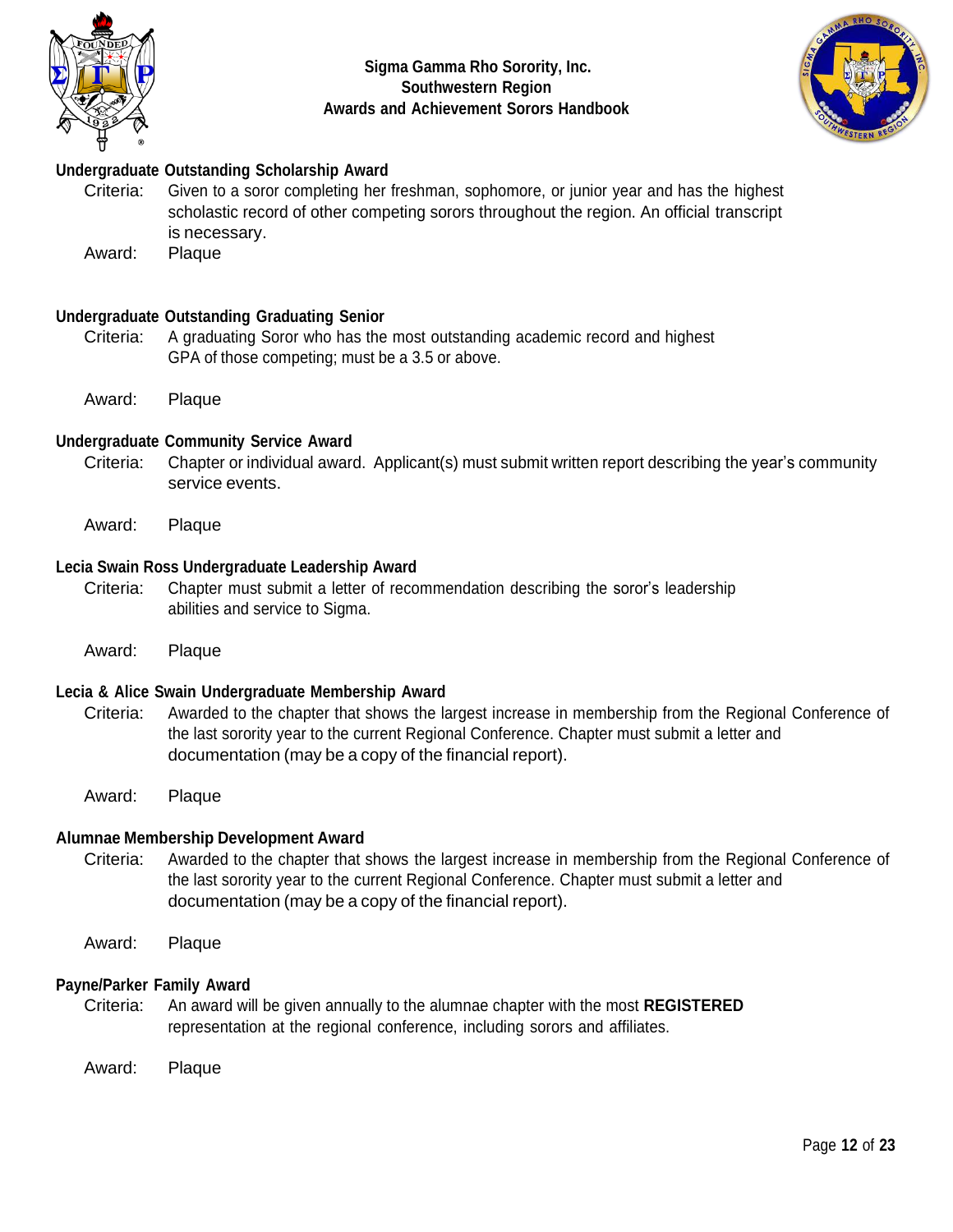



### **Ollie V. Green Humanitarian Award**

Criteria: This award will be given to the soror, Sigma affiliate, or community person who best epitomizes the life of George Washington Carver, the great scientist and humanitarian. A report with documentation will need to be submitted.

Award: Plaque

### **Dr. Faith E. Foreman Sisterhood and Service Award**

Presented by Past Syntaktes, Dr. Faith E. Foreman for a project dedicated to mentoring, nurturing, and cultivating adolescent girls. All projects will be reviewed and scored by Dr. Foreman.

- Criteria: Alumnae or undergraduate chapter should show documentation of mentorship of at least 10 clocked hours of direct service to an adolescent group of girls.
- Award: Plaque/Trophy for 1<sup>st</sup>, 2<sup>nd</sup>, and 3<sup>rd</sup> place winners and publication in the Southwestern Region newsletter of all winners.

#### **Rhoer Jade Clark Memorial Scholarship**

- Presented by Past Syntaktes, Henry Etta O'Neal to a Rhoer that is energetic, a leader, participates in local and regional activities supporting Sigma Gamma Rho Sorority, Inc. in the Southwestern Region Rhoers Club.
	- Criteria: Is a graduating Senior, been active no less than one (1) year with her Rhoer club and has as a 3.0 GPA on a 4.0 GPA scale
	- Award: \$100 and plaque provided by Past Syntaktes Henry Etta O'Neal a donation from the Epsilon Phi SigmaChapter of New Orleans, LA

### I.**Best National Program Display** (Undergraduate and Alumnae Chapter)

### **This category invites you to showcase your chapter's prize-winning national program. You may only apply for one (1) entry** in this category.

- WEE SAVERS
- OPERATION BIG BOOK BAG
- YOUTH SYMPOSIUM
- ST. JUDE RESEARCH AWARENESS
- HATTIE MCDANIEL CANCER AWARNESS
- HIV/AIDS AWARENESS
- BUCKLE UP AMERICA
- PROJECT CRADLE CARE
- AND MANY OTHER PROGRAMS

*Recipient must be registered and in attendance at Regional Conference.*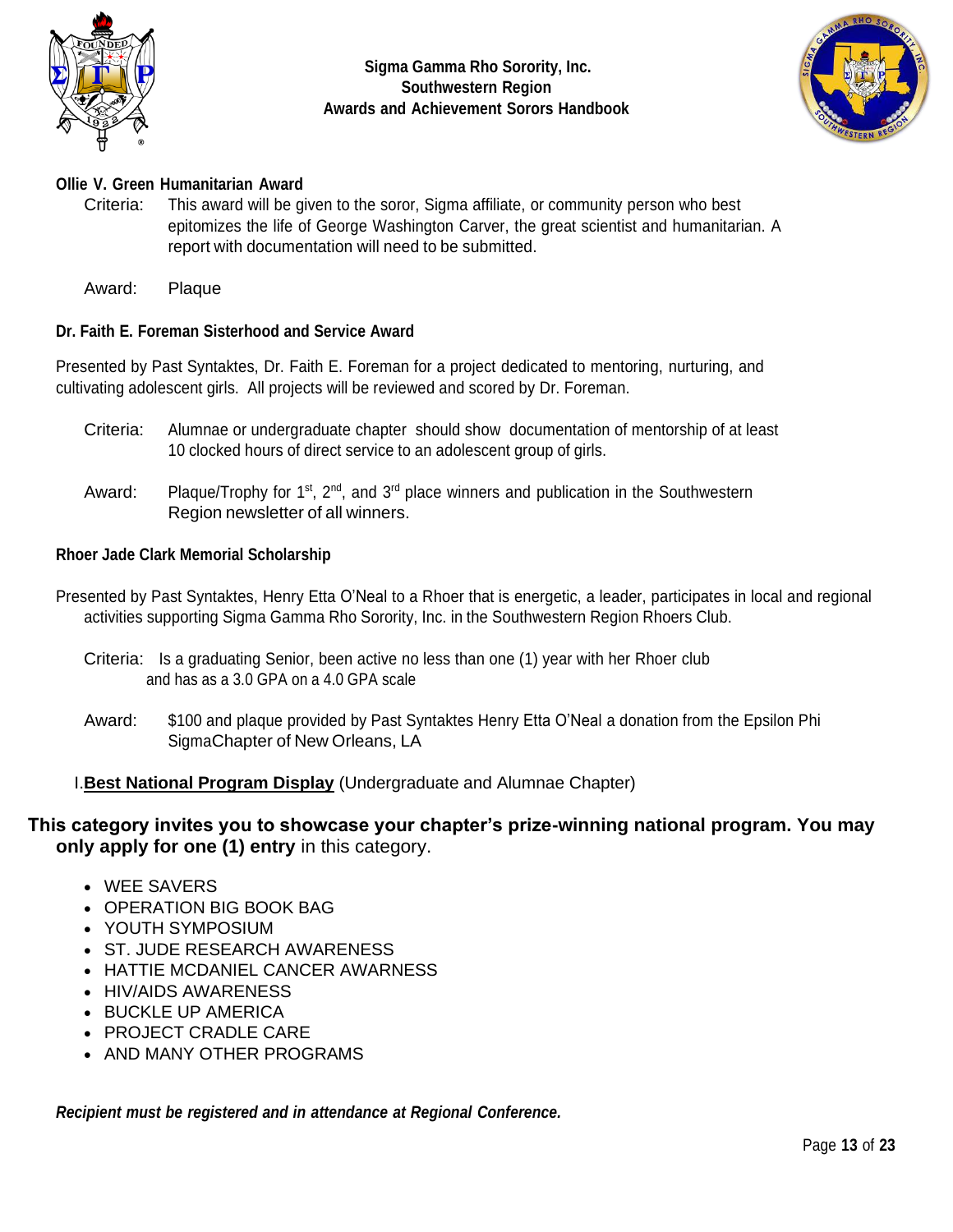



### **Recognitions – Graduates, 35 Years or More, Newly Inducted Sorors, Military Sorors**

#### **Graduates**

Criteria: Chapters must submit list of graduates (Alumnae, Undergraduate and Philos) since the last regional conference.

Award: Recognition during conference

#### **35 Years or more**

Criteria: Chapters must submit list of Sorors in good financial standing at the time of completing the application process that have been members for 35 years or more. Sorors/Honorees must not have received this award previously.

Award: Recognition during the conference and special presentation

#### **Newly Inducted Sorors**

Criteria: Chapter must submit list of newly inducted since the last regional conference.

Award: Recognition during the conference

#### **New Legacies**

Criteria: Chapter must submit list of new legacies since the last regional conference.

Award: Recognition during the conference

#### **Military Soros**

Criteria: Chapter must submit the names of chapter members that have served or are

currently active duty. Th following information is required: Name, Branch, years of

service.

Award: Recognition during the conference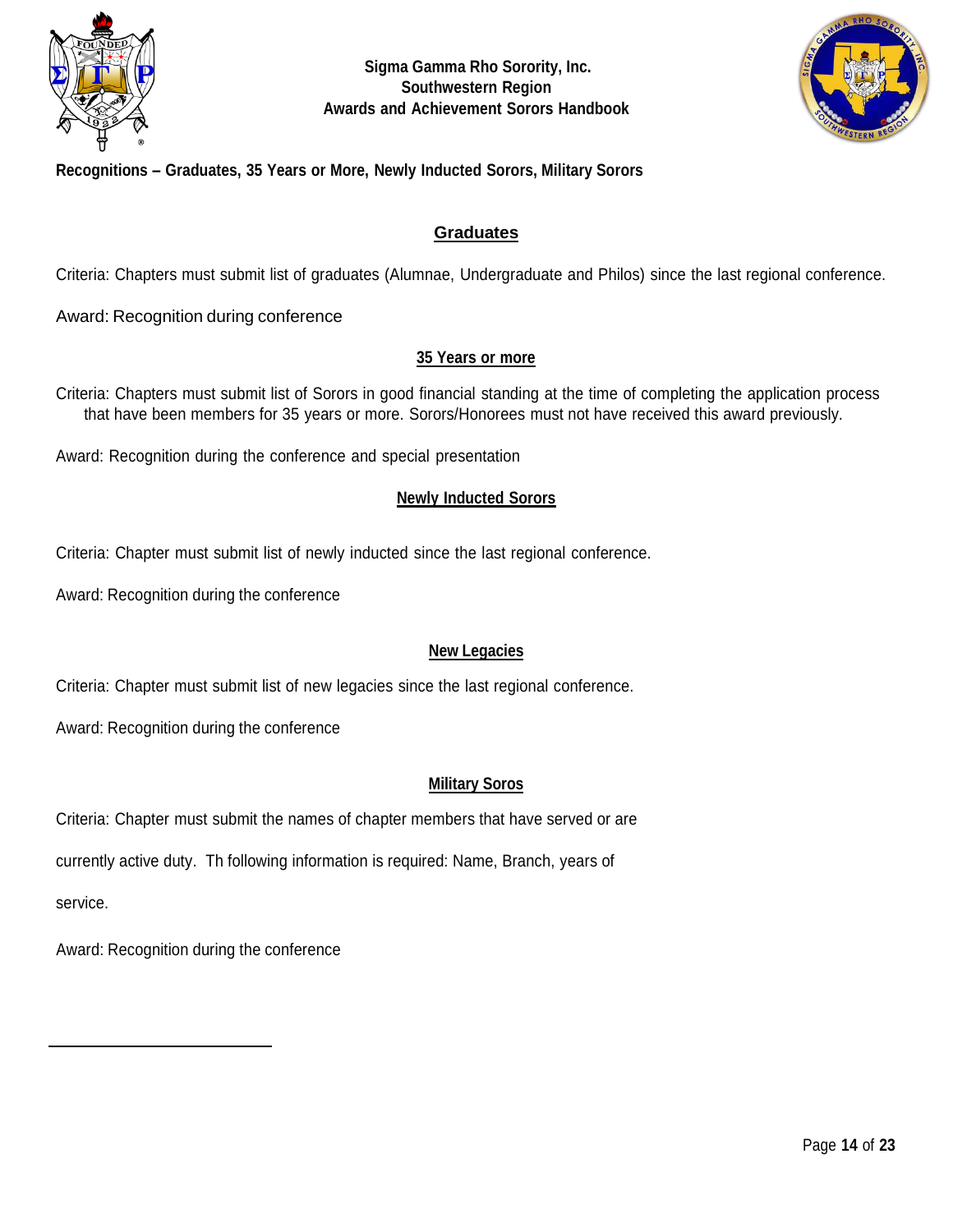



### **I. Community Service Display** (**PHILO and RHOER Affiliates ONLY**)

This award invites the affiliates (Philo and Rhoer Clubs) to showcase the community service program they are most proud of. It must be a community service project or program.

### **Display Criteria:**

The following Criteria will be used for judging displays:

- 1. **Will be limited to one (MS PowerPoint, Google Slides, MS Publisher, etc.), saved as a .pdf and, uploaded to the online form for submission.**
- 2. Must use sorority colors but not limited in use of additional accent colors.
- 3. Display board must include chapter's name and location.
- **4.** The Title Page must include: Chapter name, region, location, and basileus' name. Narrative must be limited to a one (1) page Word document.
- 5. Name of national program must be visible.
- 6. Display materials and information should be current. Digital/Upload copy of program, announcement and/or newspaper article should be included.

#### **Award(s):**

| 1 <sup>st</sup> Place: | Trophy |
|------------------------|--------|
| $2nd$ Place:           | Ribbon |
| 3rd Place:             | Ribbon |

\*Awards will include both Philo and Rhoer Affiliate winners.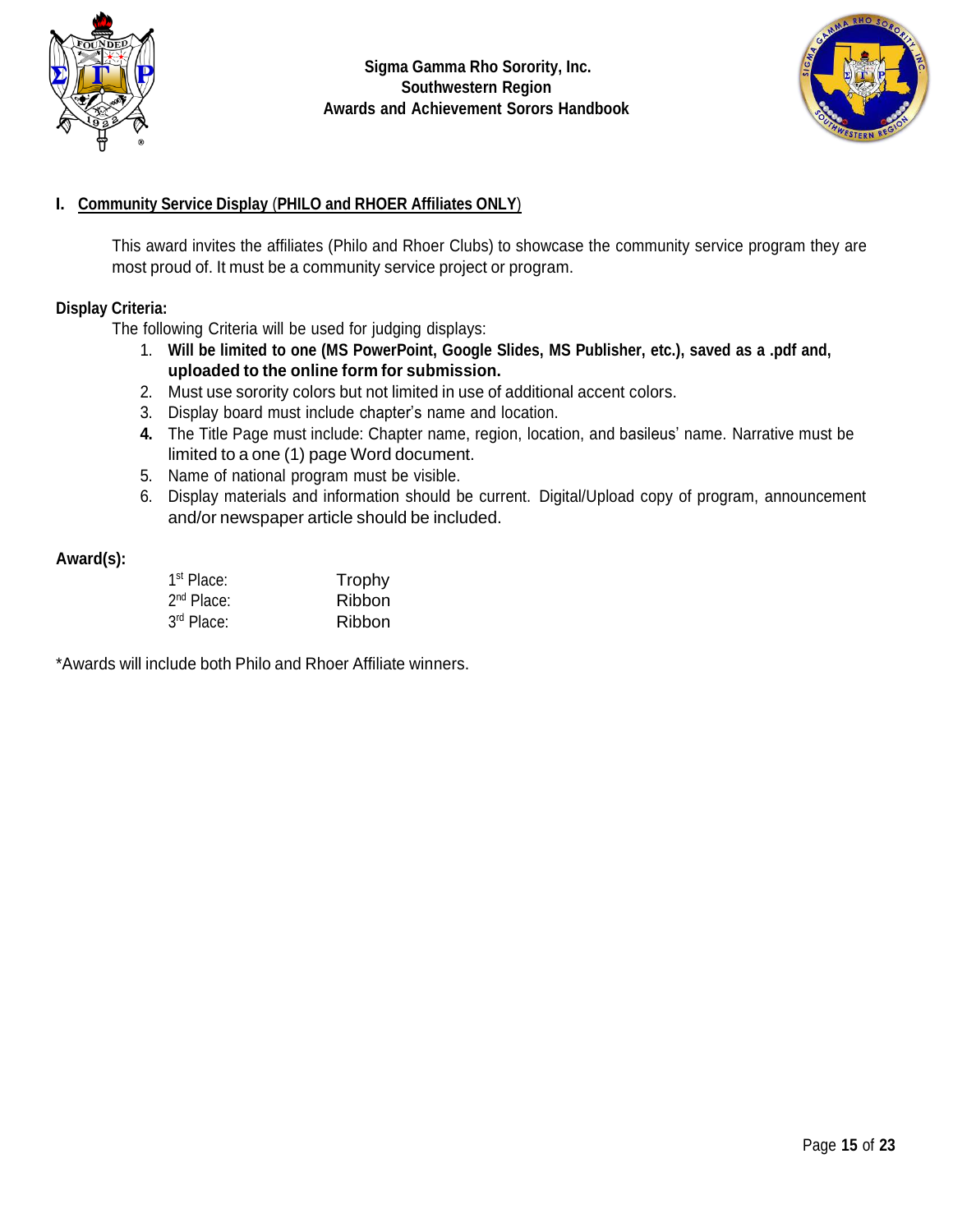



### **Format and Judging Criteria for Rhoer Club Scrapbooks**

### **Scrapbook Specifications**

All scrapbooks and displays must be compiled in a digital format (MS PowerPoint, Google Slides, MS Publisher, etc.), saved as a .pdf and, uploaded to the online form for submission. No paper or email submissions will be accepted.

### **PROTOCOL FOR Rhoer CLUB SCRAPBOOK**

- **Cover Page** 
	- Royal Blue and Gold
	- **Rhoer Symbol**
	- Additional details as desired
- **Inside Cover** 
	- Introductory Page
	- Name of Sponsoring Chapter Region (city/state)
- Page One
	- Picture of each Rhoer Advisor
	- Short bio of each
	- Dedication or Thank You (Optional)
- Page Two
	- Collage or Zoom snapshot of entire Rhoer Club
- Page Three (additional pages accordingly)
	- Pictures of Rhoer Club Officers
	- Include name and office held
- Page Four
	- Picture and information about Club's selected outstanding Rhoer of the Year Candidate
- **Multiple Pages as Needed** 
	- Picture and Information about each Rhoer
		- a. Allow each Rhoer to design her own ½ or whole page
		- b. Each Rhoer page could include:
			- Rhoer name, Rhoer parents' name(s), School Name, Grade, Activities, Hobbies, Talents, Awards, Future Plans/Aspirations
		- c. Spotlight on Rhoer Activities:
			- Local newspaper and AURORA articles
			- Any appropriate poems or songs written by Rhoers

#### **Breakdown of Criteria**

| <b>Rhoer Sponsored Activities</b> | 25 points |
|-----------------------------------|-----------|
| <b>Community Activities</b>       | 25 points |
| <b>School Activities</b>          | 25 points |
| Creativity                        | 25 points |

Each Rhoer Club that prepares a scrapbook will receive recognition and commendations at the Boule.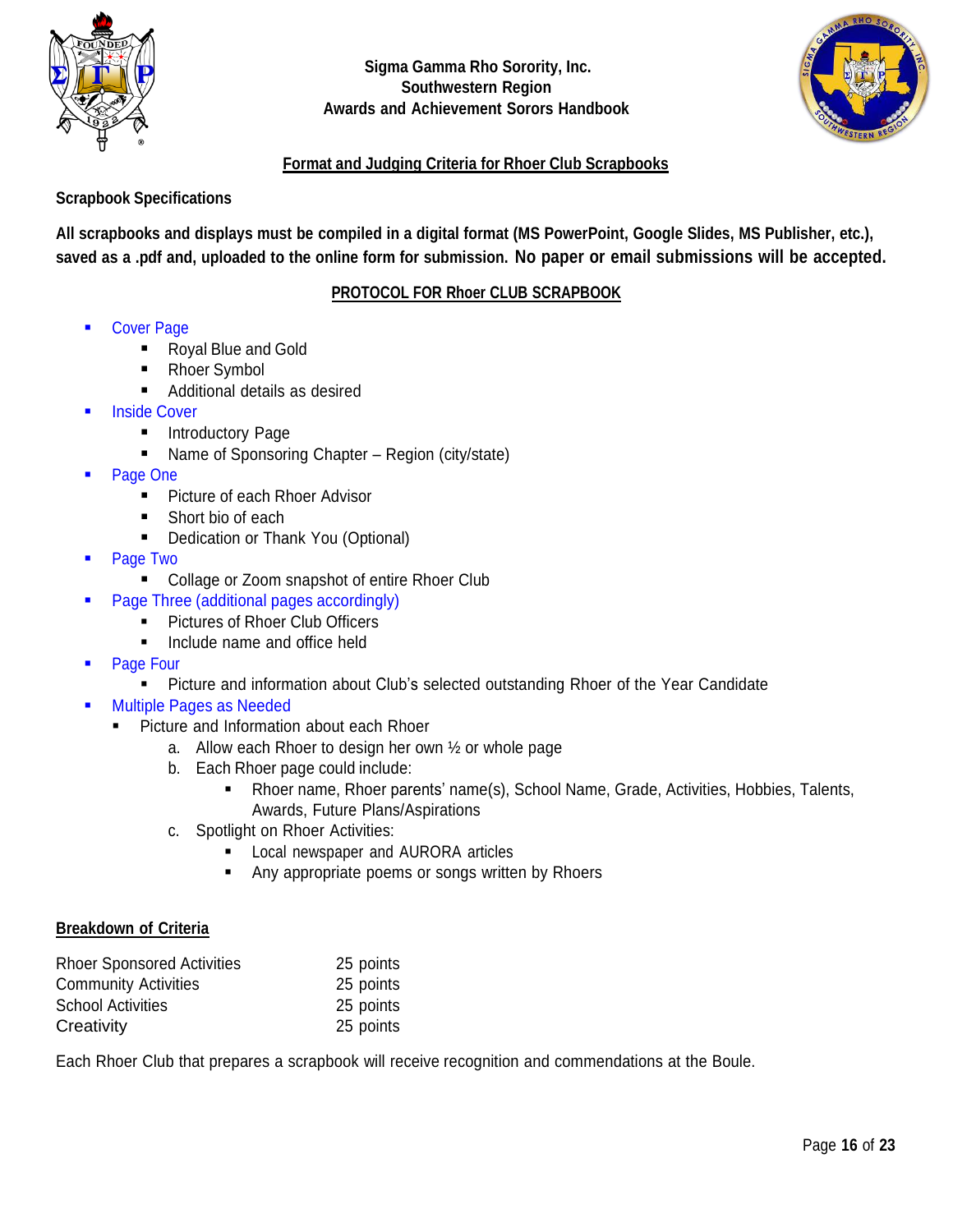



## **RHOER AWARDS SPECIFICATIONS**

Rhoer Clubs and individual Rhoers are eligible to receive various awards both annually at the

Regional level and biennially at the International level (Boule). The information outlined below.

gives the rules and guidelines for applying to compete for the following awards: Rhoer of the Year (ROY), Rhoer Club of the Year (RCY), Rhoer Club Advisor of the Year (RCAY) and Miss Rhoer/Miss International. **IN ORDER TO COMPETE FOR ANY OF THESE AWARDS, THESE GUIDELINES MUST BE FOLLOWED WITHOUT EXCEPTION.**

### **A. RHOER OF THE YEAR (ROY)**

This award is presented to the Rhoer who has actively participated in the activities of her club, distinguished herself academically, and exemplified leadership abilities both within her club and community. (*See Applications, Judging Criteria and Score Sheets*)

#### **Regional Level Competition**

- 1. The Regional ROY application packet **MUST** be submitted to the Regional Rhoer Coordinator prior to the regional conference. *(See Applications, Judging Criteria and Score Sheets)*.
- 2. The packet should contain application and documentation *(See Applications, Judging Criteria and Score Sheets)*.
- 3. Each Rhoer club is entitled to have one contestant compete at the Regional conference to represent her club.
- 4. The winner of the ROY competition may only win the award **ONCE** at regional level.
- 5. The same process should be followed in a Boule' year.
- 6. The award will be a trophy or plaque and can be accepted by another chapter member in her absence.

#### **International Level Competition**

- 1. The ROY score sheets, and any pertinent documents should be submitted to the International Rhoer Coordinator at least **6 WEEKS** prior to the Boule' *(See Applications, Judging Criteria and Score Sheets)*
- 2. During a Boule year, the winner from the previous year and the winner from the current year **MAY BOTH** compete for the International Rhoer of the Year title.
- 3. The award will be a trophy and a certificate and can be accepted by a chapter member in her absence.

#### **NOTE: Specific requirements/criteria for the Rhoer of the Year competition are in Applications and Score sheet.**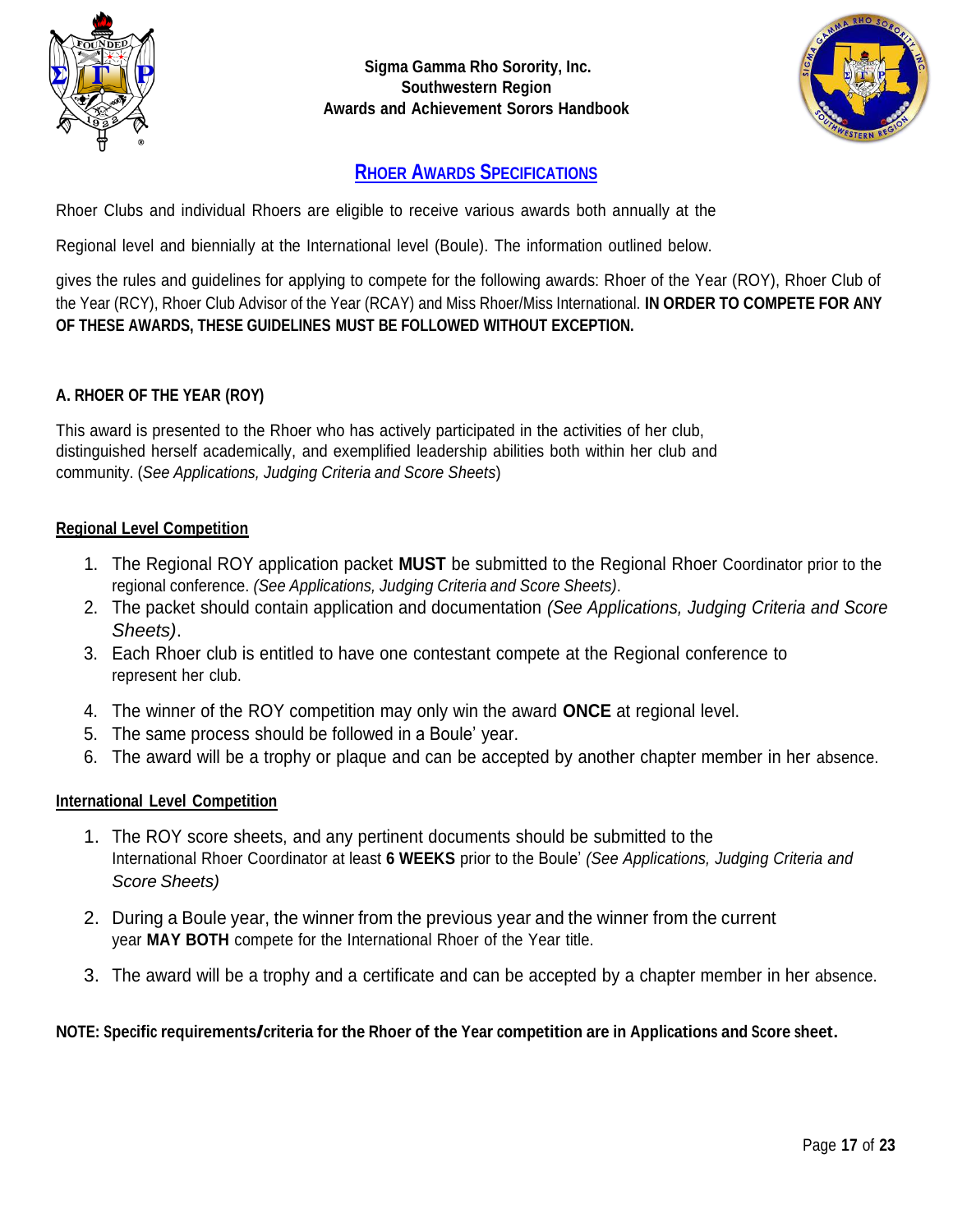



## **B. RHOER CLUB OF THE YEAR (RCOY)**

This award is presented to the club that has participated actively within the community, worked with their local chapter and developed or sponsored outstanding programs.

### **Regional Level Competition**

- 1. The RCOY application packet and any pertinent information must be submitted to the Regional Rhoer Coordinator at least **6 WEEKS** prior to the regional conference. (*See Applications, Judging Criteria and Score Sheets*) The packet should include application and documentation and pictures to confirm all activities.
- 2. All physical materials such as the scrapbook, poster board displays, etc. are DUE at the Regional conference.
- 3. The display MUST contain at least one scrapbook or photo album of the club's activities. Videotaped recording, poster board display, or any other multi-media presentation may be included in the club's display.
- 4. The content of the club's display must show evidence of community service work that has been done, programs developed/sponsored by the club, educational outings or workshops/trainings in which the Rhoers have participated. The clubs will be judged by the criteria listed in the appendix. *(See Applications, Judging Criteria and Score Sheets)*
- 5. Regional winners from the previous off-Boule year and current Boule year are the ONLY two clubs allowed to compete for the International Rhoer Club of the Year title at the Boule.
- 6. The award will be a trophy or plaque.

### **International Level Competition**

- 1. The **ONLY** clubs eligible to compete for this award at the International level are the Regional winners from the off-Boule and current Boule years at the regional level. *(See Applications, Judging Criteria and Score Sheets)*.
- 2. The RCOY application packet for consideration at the International level **MUST** be submitted to the International Rhoer Coordinator at least **6 WEEKS Prior** to the Boule *(See Applications, Judging Criteria and Score Sheets).*
- 3. All physical materials like scrapbooks, etc. are **DUE** at the Boule.
- 4. The display **MUST** contain at least one scrapbook or photo album of the club's activities videotaped recording, poster board display or any other multi-media presentation may be included in the club submission.
- 5. The content of the club's electronic display must show evidence of community service work that has been done, programs developed or sponsored by the club, educational outings, and trainings or workshops the Rhoers have participated in.
- 6. The award will be a trophy or plaque and can be accepted by the sponsoring chapter in the event that the Rhoer Club is not at Boule'.

### NOTE: Specific requirements/criteria for the Rhoer Club of the Year competition are in the Applications and Score **Sheet.**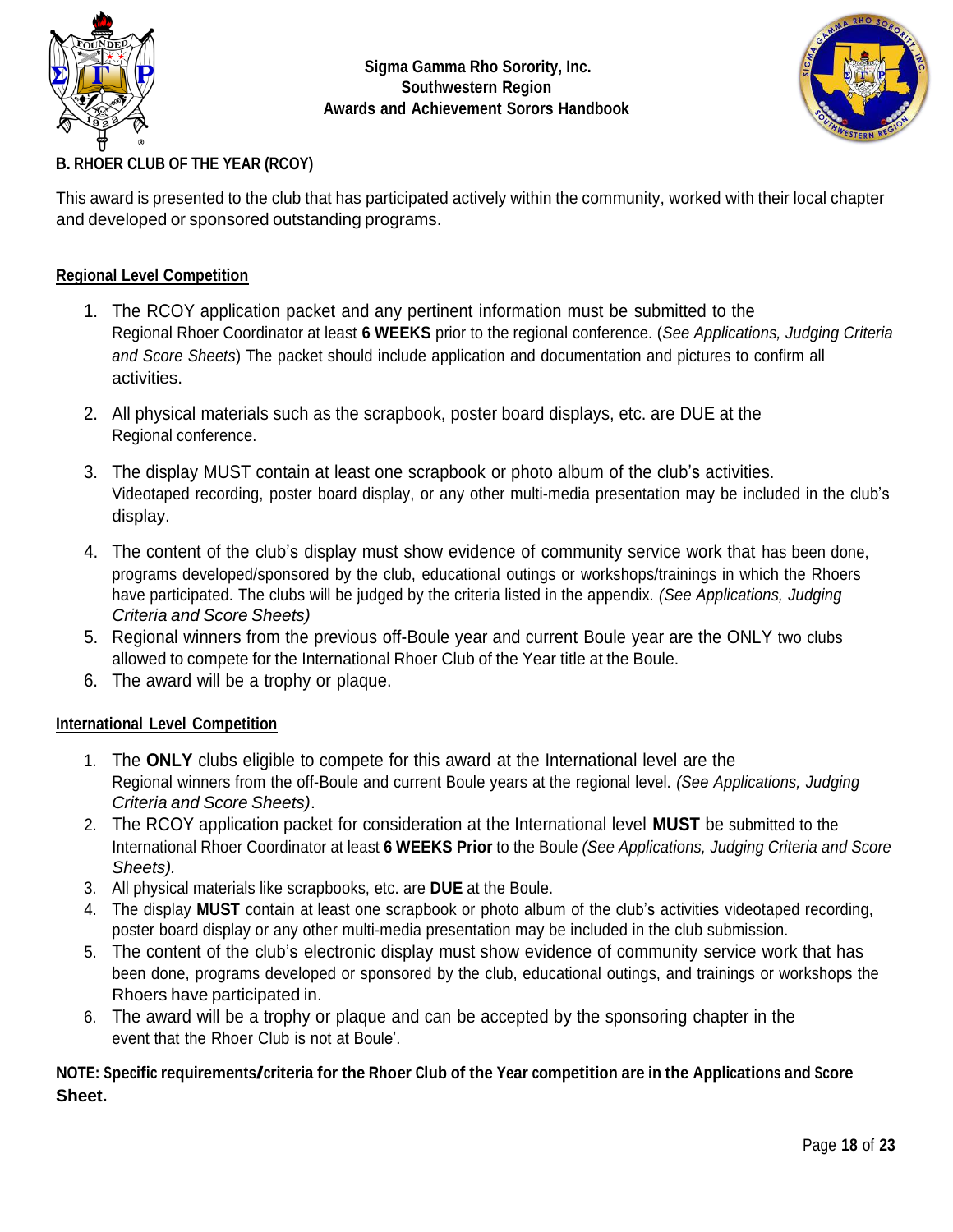



### **C. RHOER SCRAPBOOK COMPETITION**

#### **Regional Level Competition**

- 1. Scrapbook for each Rhoer Club to be displayed at Regional Conference
- 2. The content of the club's electronic display must show evidence of community service that has been done, programs developed or sponsored by the club, educational outings, and trainings or workshops the Rhoers have participated in. *(See Applications, Judging Criteria and Score Sheets)*.
- 3. Award will be a trophy or plaque.

#### **International Level Competition**

- 1. Each Regional Conference winner may display a scrapbook for International Competition at Boule.
- 2. The content of the club's electronic display must show evidence of community service that has been completed, programs developed or sponsored by the club, educational outings, and trainings or Workshops the Rhoers have participated in. *(See Applications, Judging Criteria and Score Sheets).*
- 3. The award will be a trophy or plaque.

#### **D. RHOER CLUB ADVISOR OF THE YEAR (RCAY)**

This award is presented to the Club Advisor who has provided exemplary leadership and mentorship to her Rhoer Club. She is also an advisor who has worked cooperatively and diligently with her fellow advisors and local chapter to plan, organize, and execute effective programming for the Rhoers. **IN ORDER TO COMPETE FOR THIS AWARD, THESE GUIDELINES MUST BEFOLLOWED WITHOUT EXCEPTION.**

Regional Level Competition

- *1.* The RCAY application packet must be submitted to the Regional Rhoer Coordinator prior to the Regional conference. *(See Applications, Judging Criteria and Score Sheets)*. A current roster of *Rhoer Club members including name, phone numb*er and address (state/zip) must also be submitted with packet*.*
- 2. *A typed report* including completed projects as well as programs, which have been extensions of the Sorority's International programs should be specified by name. The report should include:
	- ➢ Completed projects since last regional conference or Boule.
	- $\triangleright$  Descriptive paragraph for each project.
- 3. A letter of recommendation from the local chapter Basileus, member, or club co-advisors.

4. The award will be a certificate or a plaque and can be accepted by a chapter member if the advisor is not present.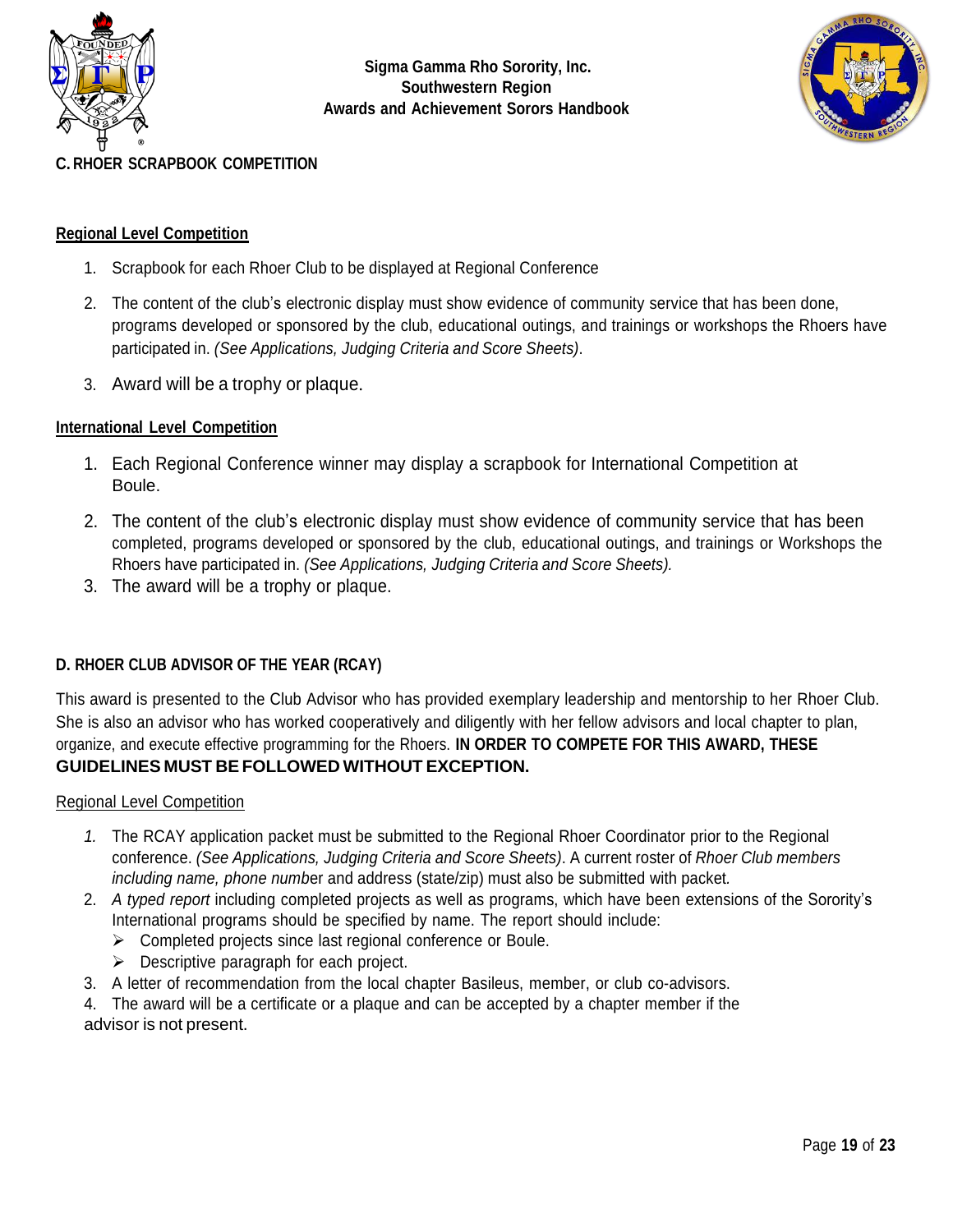



International Level Competition

- **1.** The RCAY application packet for consideration at the International Level **MUST** be submitted to the International Rhoer Coordinator at least **6 WEEKS** prior to the Boule. **(See Applications, Judging Criteria and Score Sheets).**
- 2. The **ONLY** Sorors eligible to compete for this award at the International level are those who have won during the off-Boule and current Boule years at the Regional level.
- 3. An Advisor may **NOT** receive the RCAY award two years in a row.

## **RHOER AWARDS**

**Rhoer of the Year** Award: Plaque

**Rhoer Club of the Year** Award: Plaque

**Rhoer Advisor of the Year** Award: Plaque

### **\*\*New Award/Recognition Opportunities\*\* Rhoer Club Excellence Community Service**

Criteria: Club submits documentation completing all 5 essential community service programs. Must submit digital photos of service with at least 1 sentence detailing submission.

Award: Plaque

### **Rhoer (Individual) Years of Service Award**

Criteria: Rhoer advisor must submit list of Rhoers and years of service to Regional Rhoer Coordinator

Award:

1-3 years in club receive certificate 4-6 years will receive trophy

### **Graduating Rhoer**

Criteria: Rhoer Advisors must submit list of graduating seniors to Regional Rhoer Coordinator

Award: recognition during conference and special presentation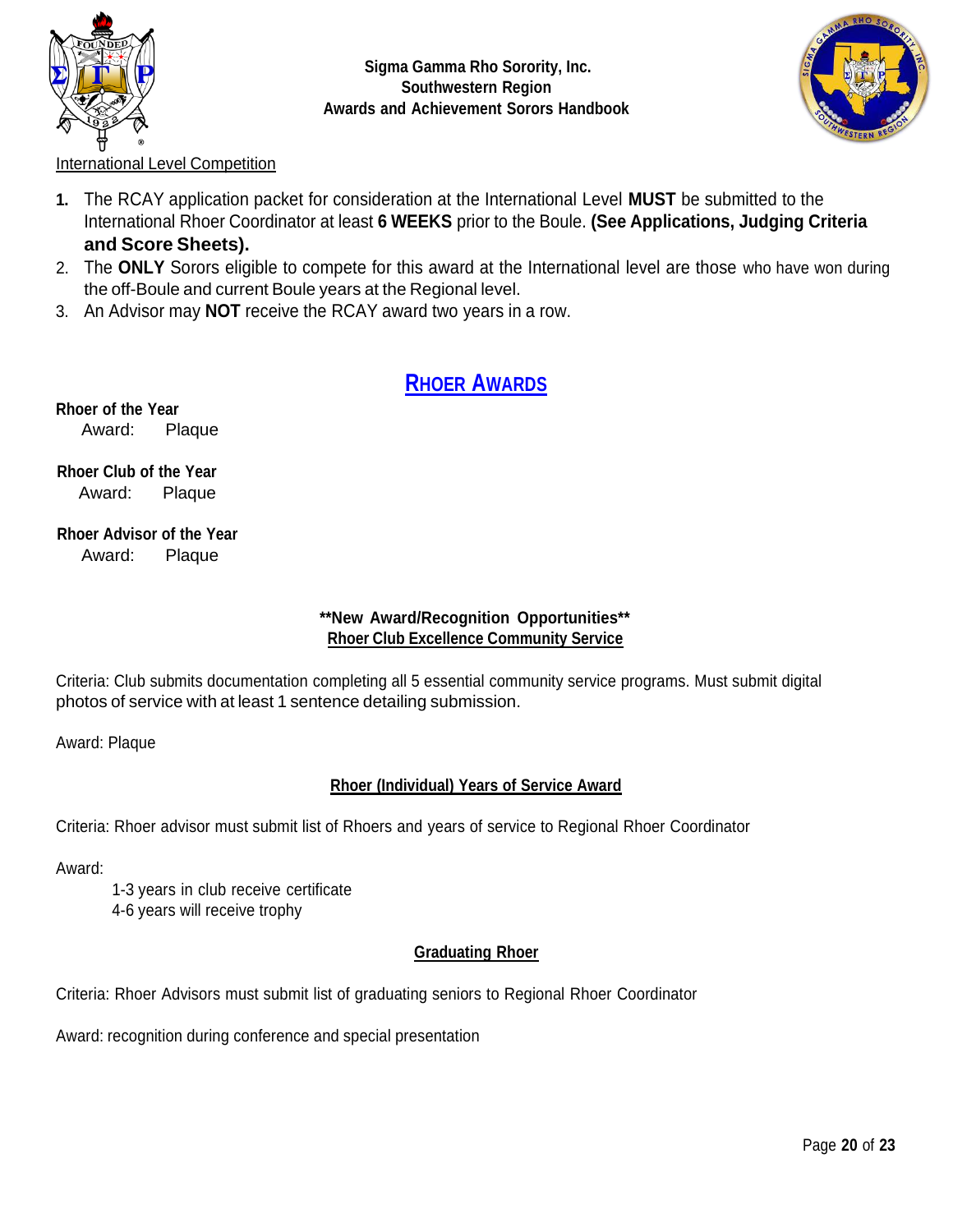



All Rhoer awards listed above also have an application that needs to be completed according to the specifications and *submitted along with the awards application. Please refer to the Applications, Judging Criteria and Score Sheets section at the back of the Handbook.*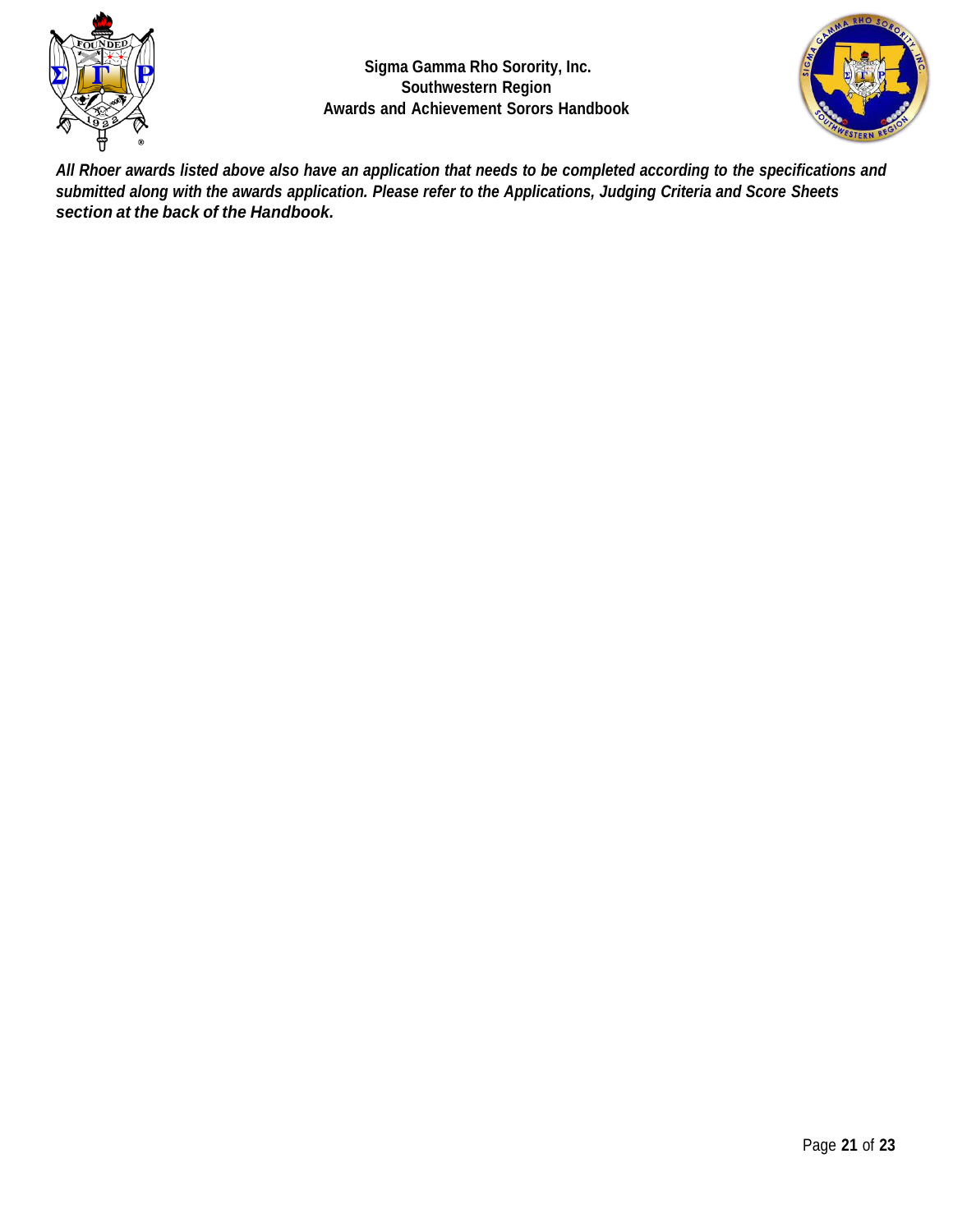



# **PHILO AWARDS**

**All Philo Awards Applications must be submitted to the Philo Awards Chair. No Exceptions.**

### **ARTICLE XII AWARDS**

**PHILO OF THE YEAR** - Awarded to an outstanding Philo selected by vote of your affiliate chapter. NOTE: Each Philo of the Year will be recognized at our Regional Conference in 2021

- A. Criteria for the award are:
	- She exhibits outstanding leadership in her Affiliate.
	- She fosters and encourages outstanding service to the community.
	- She maintains high standards of character and reputation acceptable by her Affiliate and Sorority.
	- She projects to the public the best Sigma Philo image possible.
	- She fosters service to the Sigma Sorority.
- B. A profile of each applicant, accompanied by a letter from her local affiliate and advisor approving her as candidate for the Philo of the Year, should be sent to the Regional Achievement and Awards Committee prior to the Philo's Region meeting.
- C. Must submit a headshot in Philo colors.
- D. This award may be a trophy, certificate or a plaque.
- Section 3. **OUTSTANDING PHILO AFFILIATE** Awarded to an Affiliate for outstanding service since the last National meeting. This award may be a trophy, plaque, or certificate. Criteria for the award are:
	- A. Services rendered to local Sigma Chapter.
	- B. Services rendered to local Philo Affiliate.
	- C. Services rendered to the community/civic organizations.
	- D. Services rendered to Rhoers (If a group is organized on the local level).
- Section 4. **COMMUNITY SERVICE** Awarded to an affiliate for outstanding service to the

community, civic projects, and charitable contributions. This award may be a trophy, plaque or certificate.

- A. Pictures of your community service.
- B. Pictures of groups doing community service will be disqualified if taken during the pandemic. \*\* According to International Grand Basileus' directive.
- C. Zoom pictures, individual pics and collages are in welcome.